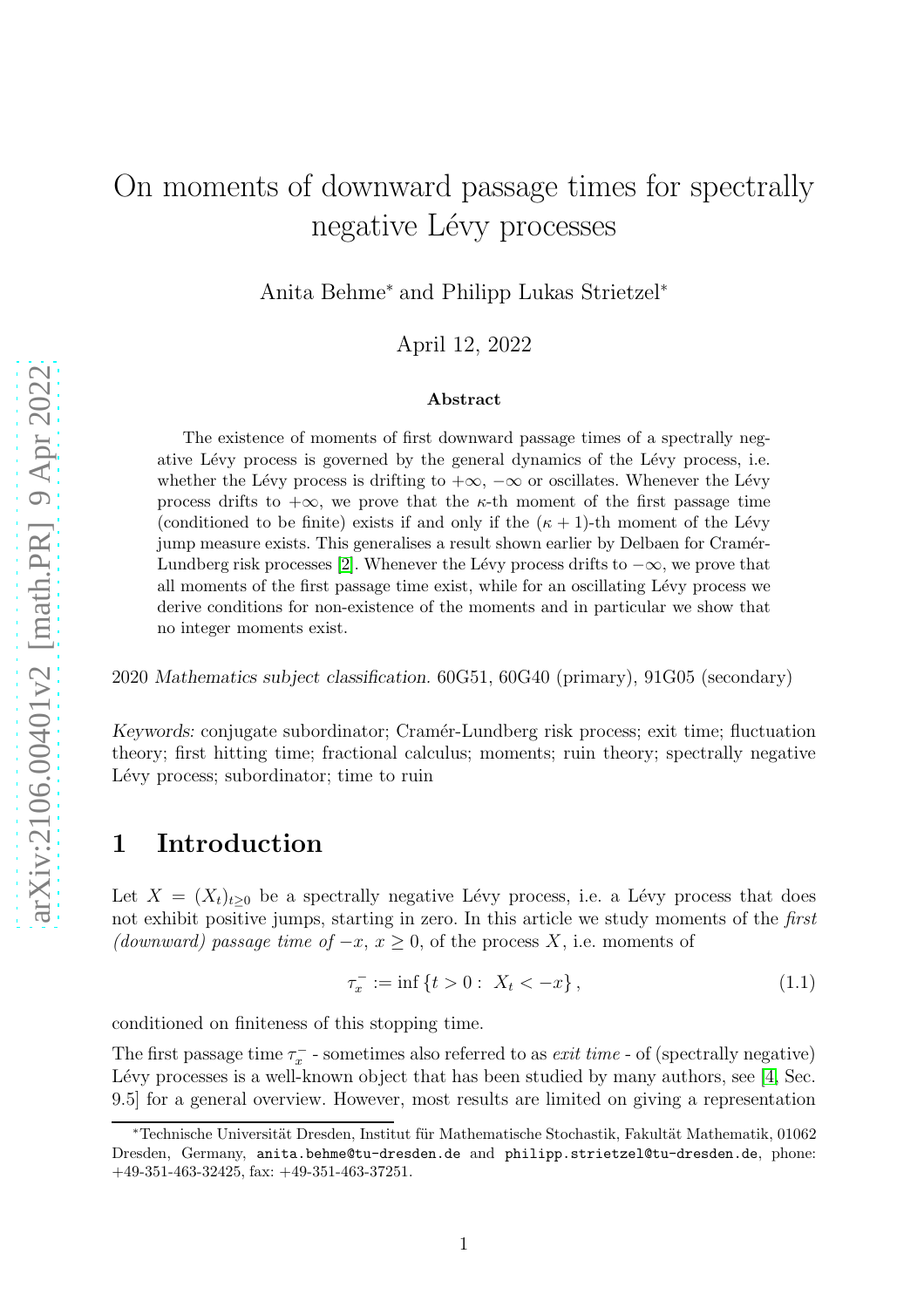of the Laplace transform of the first passage time.

In case of a Brownian motion with drift  $p \in \mathbb{R}$ , due to the continuity of the paths, the first passage time  $\tau_x^-$  coincides with the *first hitting time* of  $-x$ , i.e. with  $\tau_x^{-,*} = \inf\{t >$  $0: X_t = -x$ . In this special case,  $\tau_x^-$  is known to have Laplace transform, cf. [\[11,](#page-13-2) Eq.  $[1.((9.1)],$ 

<span id="page-1-1"></span>
$$
\mathbb{E}[e^{-q\tau_x^-}] = e^{-(\sqrt{p^2+2q}+p)x}, \quad x \ge 0, q > 0,
$$
\n(1.2)

and its distribution is given explicitly as, cf. [\[11,](#page-13-2) Eq. I.(9.2)],

$$
\mathbb{P}(\tau_x^- \in dz) = \frac{x}{\sqrt{2\pi z^3}} e^{-\frac{(x+pz)^2}{2z}} dz, \quad x, z \ge 0,
$$

where in both formulas we assumed the process to be standardized, i.e. such that  $\sigma^2 = 1$ . For general spectrally negative Lévy processes the first hitting time and the first passage time can be related via the overshoot  $X_{\tau_x^-} \leq 0$  as shown in [\[3\]](#page-13-3). In particular, for spectrally negative  $\alpha$ -stable processes  $(1 < \alpha < 2)$  this relation reads, cf. [\[16\]](#page-14-0),

$$
\tau_x^{-,*} = \tau_x^{-} - (X_{\tau_x^{-}})^{\alpha} \hat{\tau}_x^{+,*}, \tag{1.3}
$$

where  $\hat{\tau}_x^{+,*}$  is an independent copy of the first upwards hitting time  $\tau_x^{+,*} = \inf\{t > 0 :$  $X_t = x$ . The hitting time  $\tau_x^{-, *}$  of a spectrally one-sided stable process has been studied e.g. in [\[10,](#page-13-4) [16,](#page-14-0) [6\]](#page-13-5). In particular, in [\[16\]](#page-14-0) fractional moments and a series representation of the density  $\tau_x^{-,*}$  are provided.

The first downward passage time  $\tau_x^-$  has also been extensively studied in the field of actuarial mathematics where the spectrally negative Lévy process  $X$  is interpreted as risk process and shifted to start in  $x \geq 0$ . Then, due to the space homogeneity of the Lévy process,  $\tau_x^-$  coincides with the *time of ruin*, i.e. the first time the process passes the value zero. The most prominent example for such a risk process is the classical  $Cram\acute{e}r-Lundberg$ model, where  $X$  is chosen to be a spectrally negative compound Poisson process, i.e.

<span id="page-1-0"></span>
$$
X_t = x + pt - \sum_{i=1}^{N_t} S_i, \quad t \ge 0.
$$
 (1.4)

Hereby  $x > 0$  is interpreted as *initial capital*,  $p > 0$  denotes a constant *premium rate*, the Poisson process  $(N_t)_{t>0}$  represents the *claim counting process*, and the i.i.d. positive random variables  $\{S_i, i \in \mathbb{N}\}\$ are the *claim size variables* which are independent of  $(N_t)_{t \geq 0}$ . For this model, under the profitability assumption  $\mathbb{E}[X_1] > 0$ , it is shown in [\[2\]](#page-13-0) for all  $\kappa > 0$  that the  $\kappa$ -th moment of the ruin time exists, if and only if the  $(\kappa + 1)$ -th moment of the claim size distribution exists. In this paper, we generalize this result to arbitrary spectrally negative Lévy processes. Note that, while the proof given in  $[2]$  relies on results on the speed of convergence of random walks, we use a completely different approach here via fractional differentiation of Laplace transforms. In particular, our approach allows us to relate the existence of  $\mathbb{E}[(\tau_x^{-})^{\kappa}|\tau_x^{-} < \infty]$  with the existence of the  $\kappa$ -th moment of the subordinator  $(\tau_x^+)_{x\geq 0}$  of upwards passage times  $\tau_x^+ = \inf\{t > 0 : X_t > x\}$  at a specific random time. As a by-product, we show that  $(\tau_x^+)_{x\geq 0}$  is a special subordinator and identify its conjugate subordinator.

Before presenting and proving our main theorem on the existence of moments of the first passage time in Section [3,](#page-4-0) we collect various preliminary results on (spectrally negative) Lévy processes and fractional derivatives in Section [2.](#page-2-0)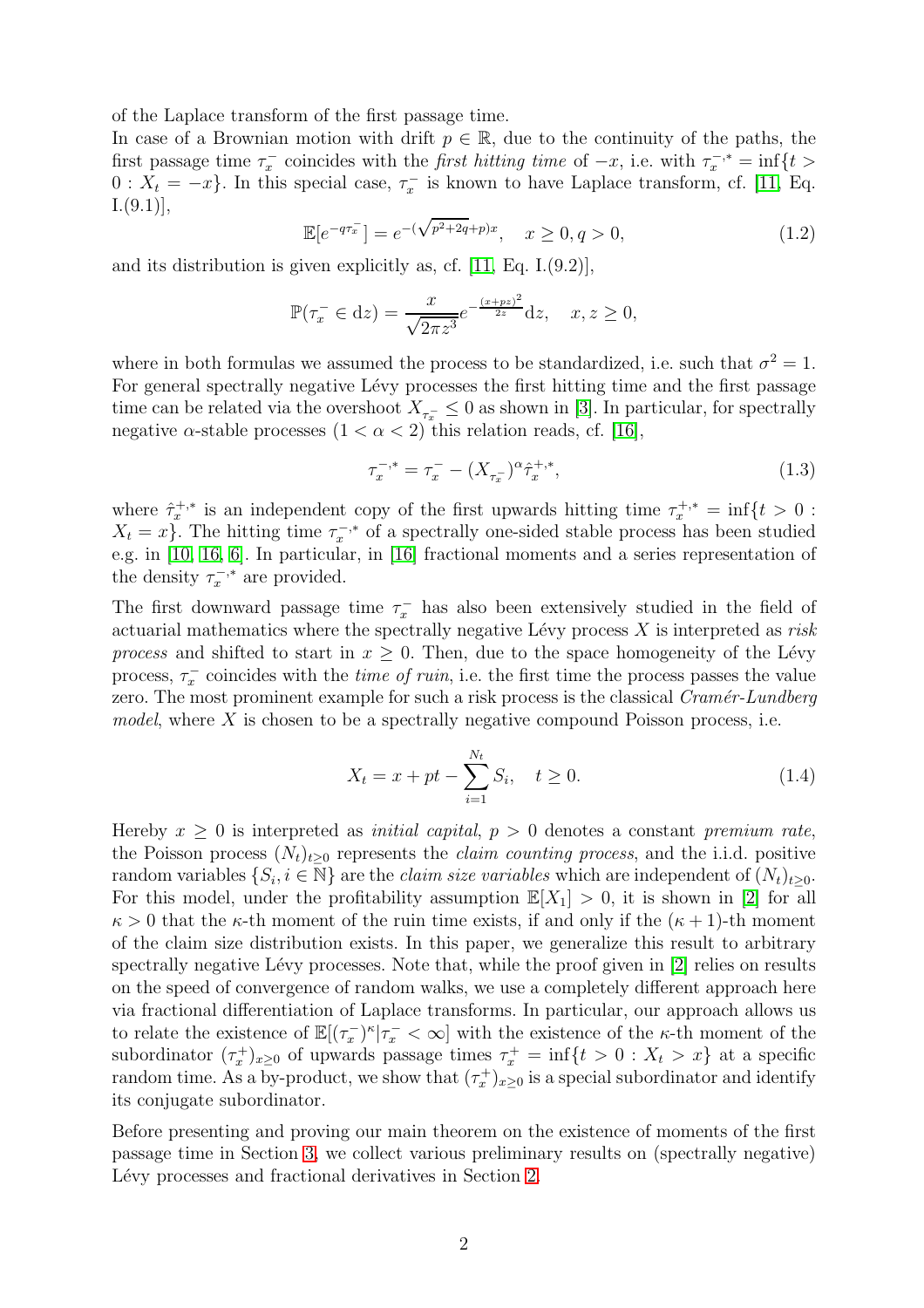#### <span id="page-2-0"></span>2 Preliminaries

Throughout this article let  $X = (X_t)_{t>0}$  be a Lévy process, i.e. a càdlàg stochastic process with independent and stationary increments, defined on a filtered probability space  $(\Omega, \mathcal{F}, \mathbb{F}, \mathbb{P})$ . It is well-known that the Lévy process X is fully characterized by its *char*acteristic exponent  $\Psi$ , which is defined via  $e^{-t\Psi(\theta)} = \mathbb{E}[e^{i\theta X(t)}]$  and takes the form

$$
\Psi(\theta) = ia\theta + \frac{1}{2}\sigma^2\theta^2 + \int_{\mathbb{R}} \left(1 - e^{i\theta y} + i\theta y \mathbb{1}_{\{|y| < 1\}}\right) \Pi^*(\mathrm{d}y), \quad \theta \in \mathbb{R},
$$

for constants  $a \in \mathbb{R}$ ,  $\sigma^2 \geq 0$ , and a measure  $\Pi^*$  on  $\mathbb{R} \setminus \{0\}$  satisfying  $\int_{\mathbb{R}} (1 \wedge y^2) \Pi^*(\mathrm{d}y) < \infty$ . The measure  $\Pi^*$  is called the Lévy measure or jump distribution of X, while  $(\sigma^2, a, \Pi^*)$  is the characteristic triplet of X.

If X has no upwards jumps, i.e. if  $\Pi^*((0,\infty)) = 0$ , then X is called *spectrally negative*. In this case, it is handy to use the *Laplace exponent*  $\psi(\theta) := \frac{1}{t} \log \mathbb{E}[e^{\theta X_t}], \theta \ge 0$ , of  $-X$ instead of the characteristic exponent, which then can be written in the form

<span id="page-2-1"></span>
$$
\psi(\theta) = c\theta + \frac{1}{2}\sigma^2 \theta^2 + \int_{(0,\infty)} \left( e^{-\theta y} - 1 + \theta y \mathbb{1}_{\{y < 1\}} \right) \Pi(\mathrm{d}y),\tag{2.1}
$$

where  $c = -a \in \mathbb{R}, \sigma^2 \ge 0$ , and  $\Pi(dy) = \Pi^*(-dy)$  is the mirrored version of the jump measure which is therefore defined on  $(0, \infty)$ .

The Laplace exponent  $\psi$  admits some useful properties:

Clearly  $\psi(0) = 0$ , and  $\lim_{\theta \to \infty} \psi(\theta) = \infty$ . On  $(0, \infty)$  the function  $\psi$  is infinitely often differentiable and strictly convex. Lastly, as  $\psi$  is nothing else than the cumulant generating function of  $X_1$ , it carries information on the moments of X. In particular, it is well-known, cf. [\[14,](#page-14-1) Cor. 25.8], that for any  $\kappa > 0$ 

$$
\mathbb{E}[|X_1|^{\kappa}] < \infty \quad \text{if and only if} \quad \int_{|y| \ge 1} |y|^{\kappa} \, \Pi(\mathrm{d}y) < \infty,\tag{2.2}
$$

and for  $\kappa = k \in \mathbb{N}_0$  this in turn implies

<span id="page-2-2"></span>
$$
|\partial^k \psi(0+)| := |\psi^{(k)}(0+)| < \infty. \tag{2.3}
$$

Note that throughout this article  $\partial_q^k f(q, z)$  denotes the k-th derivative of a function f with respect to q, while  $\partial_q := \partial_q^1$ . In case of only one parameter, we will usually omit the subscript.

We will also use the Laplace exponent's right inverse which we always denote by

$$
\Phi(q) := \sup \{ \theta \ge 0 : \psi(\theta) = q \}, \quad q \ge 0.
$$

From the mentioned properties of  $\psi$  it follows immediately that

$$
\Phi(0) = 0 \quad \text{if and only if} \quad \psi'(0+) \ge 0,
$$
  
while 
$$
\Phi(0) > 0 \quad \text{if and only if} \quad \psi'(0+) < 0.
$$

The function  $q \mapsto \Phi(q)$  is strictly monotone increasing on  $[0, \infty)$ , infinitely often differentiable on  $(0, \infty)$ , and it is the well-defined inverse of  $\psi(\theta)$  on the interval  $[\Phi(0), \infty)$ , i.e.

$$
\Phi(\psi(\theta)) = \theta
$$
 and  $\psi(\Phi(q)) = q$ ,  $\forall \theta \in [\Phi(0), \infty), q \ge 0$ .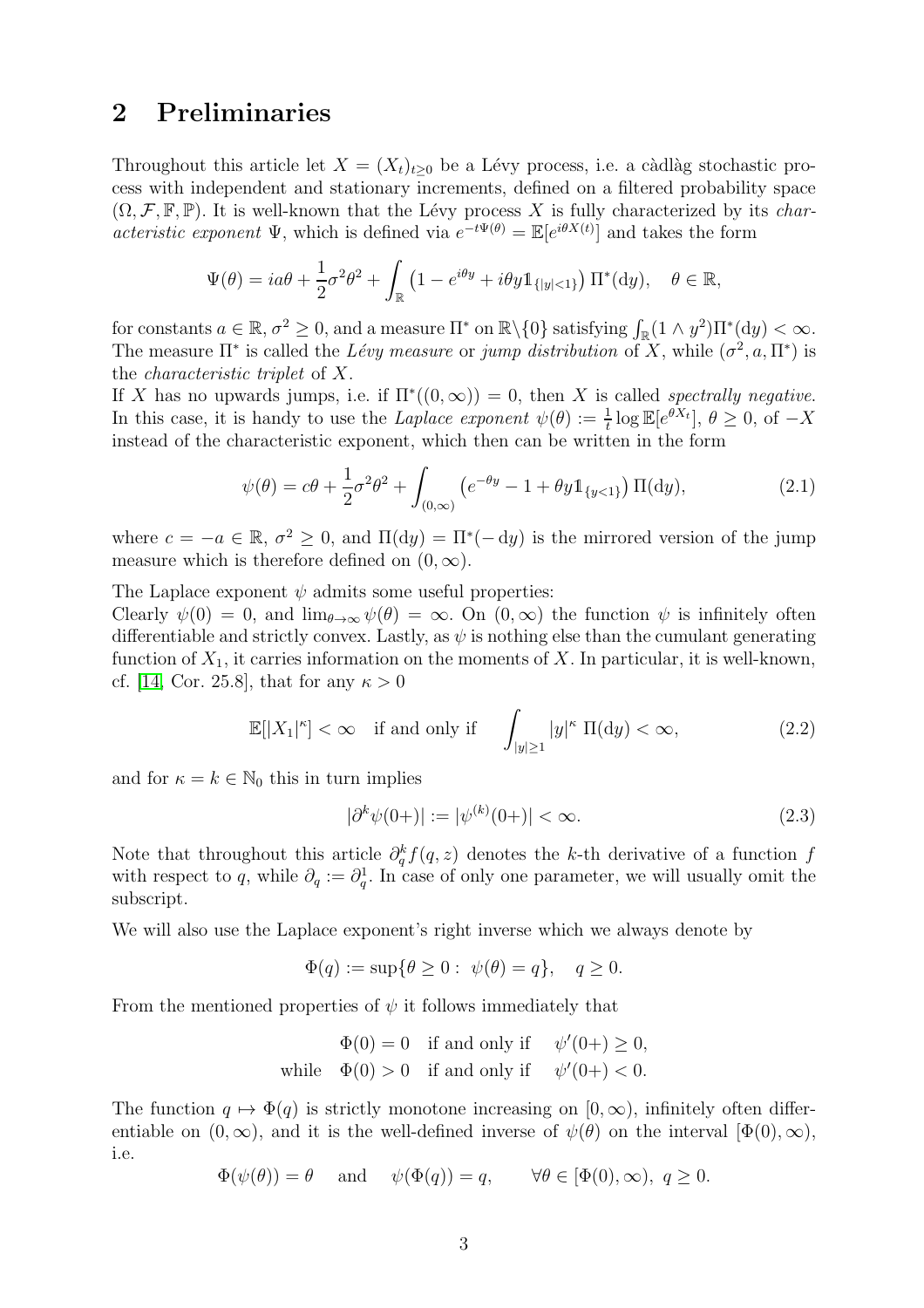Thus applying the chain rule on  $q \mapsto q = \psi(\Phi(q))$  immediately yields

<span id="page-3-2"></span>
$$
\Phi'(q) = \partial_q \Phi(q) = \frac{1}{\psi'(\Phi(q))}, \quad q \ge 0,
$$
\n(2.4)

where the case  $q = 0$  is interpreted in the limiting sense  $q \downarrow 0$ . Finally note that, cf. [\[9,](#page-13-6) Theorem 8.1 (ii)],

$$
\lim_{q\downarrow 0} \frac{q}{\Phi(q)} = \begin{cases} \psi'(0+), & \text{if } \psi'(0+) \ge 0, \\ 0, & \text{else.} \end{cases}
$$
\n(2.5)

For proofs of the stated properties and a more thorough discussion of Lévy processes in general we refer to [\[9\]](#page-13-6) and [\[14\]](#page-14-1).

As announced in the introduction, we are interested in the first downward passage time  $\tau_x^-$  of  $-x$ ,  $x \ge 0$ , as defined in [\(1.1\)](#page-0-0), or, more precisely, in the first passage time given that the process passes through  $-x$ , i.e.

<span id="page-3-0"></span>
$$
\left(\tau_x^- \,|\tau_x^- < \infty\right). \tag{2.6}
$$

Note that in the case that  $\psi'(0+) = \mathbb{E}[X_1] \in [-\infty, 0]$  we have  $\tau_x^- = (\tau_x^- | \tau_x^- < \infty)$  as X enters the negative half-line almost surely. In the case  $\psi'(0+) > 0$  the term passage time will be typically used for the conditioned quantity  $(2.6)$ .

To avoid trivialities we exclude the case that  $X$  is a pure drift, which implies a deterministic first passage time. Hence we always have  $\mathbb{P}(\tau_x^- < \infty) > 0$ . Moreover, we exclude the hitting level  $x = 0$  whenever  $X_t$  is of unbounded variation, as in this case  $\tau_0^- = 0$  almost surely.

To study  $\tau_x^-$  (or  $(\tau_x^- | \tau_x^- < \infty)$ ) we will use the concept of scale functions. Recall that for any  $q \geq 0$  the q-scale function  $W^{(q)}: \mathbb{R} \to [0, \infty)$  of the spectrally negative Lévy process X is the unique function such that for  $x \geq 0$  its Laplace transform satisfies

$$
\int_0^\infty e^{-\beta x} W^{(q)}(x) \, \mathrm{d}x = \frac{1}{\psi(\beta) - q},
$$

for all  $\beta > \Phi(q)$ . For  $x < 0$  we set  $W^{(q)}(x) = 0$ . Furthermore the *integrated q-scale function*  $Z^{(q)}: \mathbb{R} \to [0, \infty)$  is given by

$$
Z^{(q)}(x) := 1 + q \int_0^x W^{(q)}(y) \, dy,\tag{2.7}
$$

and it fulfills, cf. [\[9,](#page-13-6) Thm. 8.1],

<span id="page-3-1"></span>
$$
\mathbb{E}\left[e^{-q\tau_x^-}\mathbb{1}_{\{\tau_x^-<\infty\}}\right] = Z^{(q)}(x) - \frac{q}{\Phi(q)} \cdot W^{(q)}(x), \quad x \in \mathbb{R}, q \ge 0. \tag{2.8}
$$

Taking the limit  $q \downarrow 0$  this immediately implies

$$
\mathbb{P}(\tau_x^- < \infty) = 1 - (0 \vee \psi'(0+)) \cdot W^{(0)}(x), \quad x \in \mathbb{R},\tag{2.9}
$$

where we use the standard notation ∨ to denote the maximum.

Observe that the functions  $q \mapsto W^{(q)}(x)$  and  $q \mapsto Z^{(q)}(x)$  may be extended analytically to C, which means especially that they are infinitely often differentiable with bounded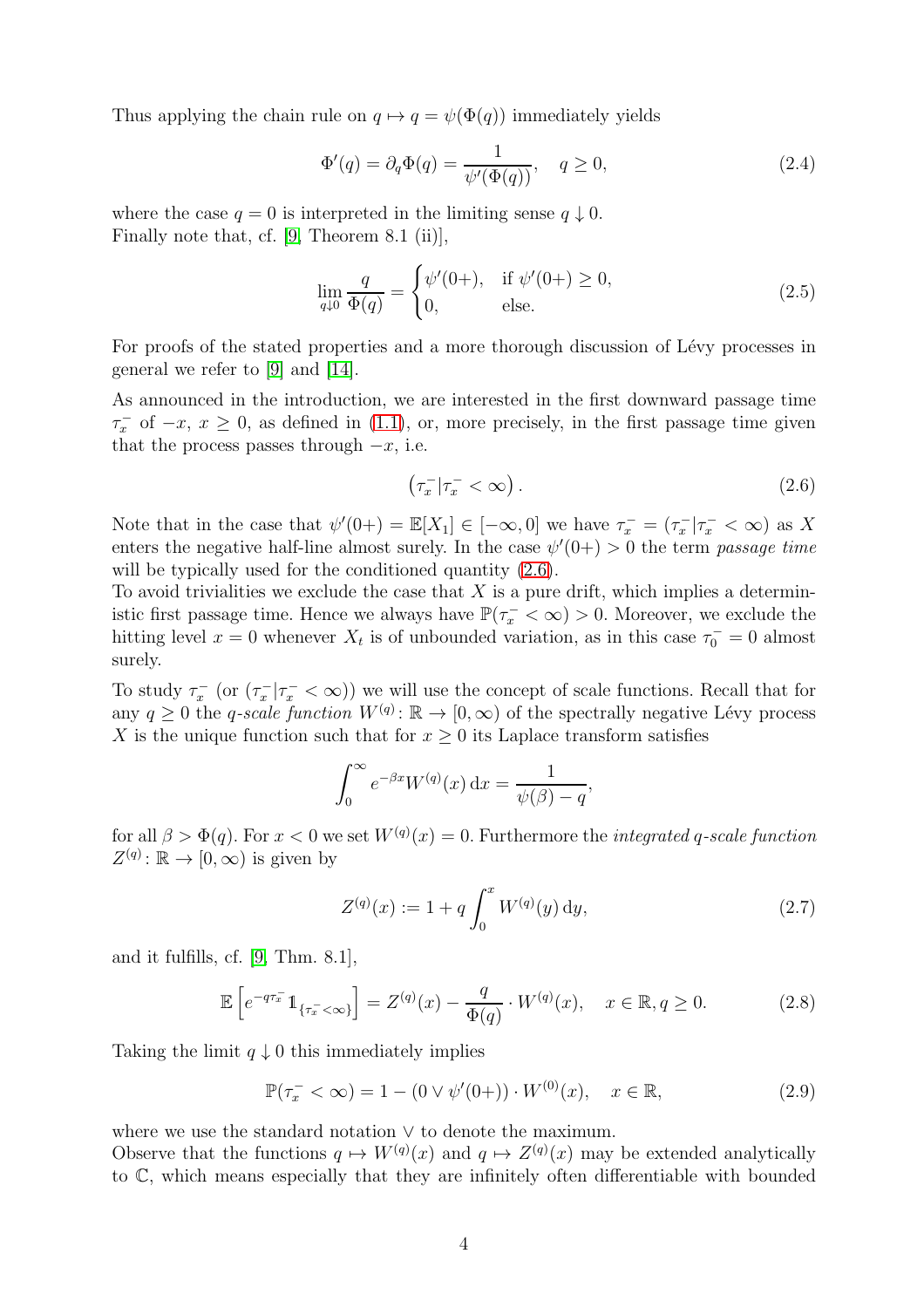derivatives on every compact set  $K \subset \mathbb{C}$ . This especially implies that limits of type  $q \downarrow 0$ exist. Again, we refer to [\[9\]](#page-13-6) for missing proofs and further details. For detailed accounts on scale functions and their numerous applications, we also refer to [\[1\]](#page-13-7) and [\[7\]](#page-13-8).

Lastly, let us recall that fractional moments of non-negative random variables can be computed via fractional differentiation of the corresponding Laplace transform. More precisely, define for any  $\kappa \in (0,1)$  the *Marchaud fractional derivative* of a function  $f(z), z \geq 0$ ,

<span id="page-4-3"></span>
$$
\mathbf{D}_{z}^{\kappa}f(z) = \frac{\kappa}{\Gamma(1-\kappa)} \int_{z}^{\infty} \frac{f(z) - f(u)}{(u-z)^{\kappa+1}} du,
$$
\n(2.10)

cf. [\[13,](#page-14-2) Eq. (5.58)], while for  $\kappa \geq 1$  with  $n := |\kappa|$  denoting the largest integer smaller or equal to  $\kappa$ 

$$
\mathbf{D}_{z}^{\kappa}f(z)=\partial_{z}^{n}\mathbf{D}_{z}^{\kappa-n}f(z).
$$

Then, cf.  $[18, Thm. 1]$ , for any non-negative random variable T with Laplace transform  $g(z) = \mathbb{E}[e^{-zT}], z \ge 0$ , the  $\kappa$ -th absolute moment of T exists, if and only if  $\mathbf{D}_{z}^{\kappa} g(0)$  exists, in which case

<span id="page-4-1"></span>
$$
\mathbb{E}[T^{\kappa}] = \mathbf{D}_{z}^{\kappa} g(0). \tag{2.11}
$$

 $\Box$ 

This allows us to derive the following lemma.

<span id="page-4-4"></span>**Lemma 2.1.** For any  $\kappa > 0$ ,  $x \geq 0$ , the  $\kappa$ -th moment of the first downward passage time  $\tau_x^-|\tau_x^-<\infty$  of a spectrally negative Lévy process is given by

$$
\mathbb{E}\left[ (\tau_x^-)^{\kappa} \middle| \tau_x^- < \infty \right] = \frac{1}{\mathbb{P}(\tau_x^- < \infty)} \cdot \left[ \mathbf{D}_q^{\kappa} \left( Z^{(q)}(x) - \frac{q}{\Phi(q)} \cdot W^{(q)}(x) \right) \right]_{q=0} \tag{2.12}
$$

and it exists if and only if the right-hand side exists and is finite.

Proof. As

$$
\mathbb{E}\left[e^{-q\tau_x^-}\mathbb{1}_{\{\tau_x^-<\infty\}}\right]=\mathbb{E}\left[e^{-q\tau_x^-}\big|\tau_x^-<\infty\right]\cdot\mathbb{P}(\tau_x^-<\infty)
$$

<span id="page-4-0"></span>the claim follows immediately from [\(2.11\)](#page-4-1) and [\(2.8\)](#page-3-1).

## 3 Existence of moments

In [\[2\]](#page-13-0), Delbaen showed in a classical Cramér-Lundberg model  $(1.4)$  that is *profitable*, i.e. with  $\psi'(0+) > 0$ , that for any  $\kappa > 0$  the  $\kappa$ -th moment of the ruin time exists if and only if the  $(\kappa + 1)$ -th moment of the claim sizes exists. Delbaen's proof relies on results on the speed of convergence of random walks. In this paper we use an alternative approach via fractional derivatives of Laplace transforms to prove an extension of the result in  $[2]$  to any spectrally negative Lévy process. Moreover, we additionally consider the nonprofitable settings of  $\psi'(0+) \leq 0$ .

Our main result in this section thus reads as follows. Note that although part (i) of Theorem [3.1](#page-4-2) seems to be known, we were unable to find a ready reference for this part and thus give a short proof below for the reader's convenience.

<span id="page-4-2"></span>**Theorem 3.1.** Let  $(X_t)_{t\geq 0}$  be a spectrally negative Lévy process with Laplace exponent  $\psi$ as in [\(2.1\)](#page-2-1), and let  $\tau_x^-$  denote its first passage time of  $-x$  for  $x \ge 0$ .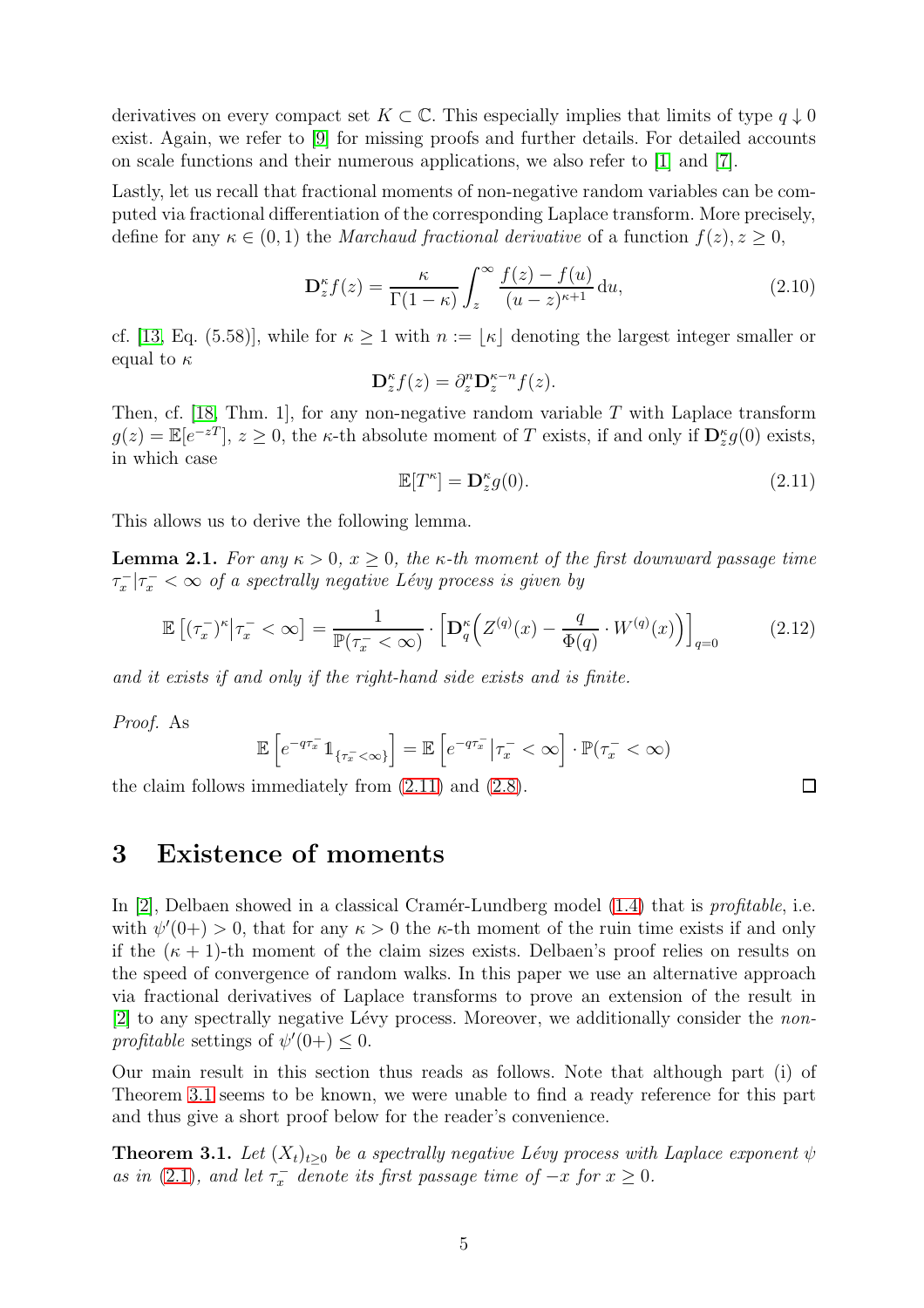(i) If  $\psi'(0+) < 0$ , then for any  $x \ge 0$  there exists  $q^* > 0$  such that

$$
\mathbb{E}\big[e^{q^*\cdot\tau_x^-}\big]<\infty,
$$

which implies for any  $x \geq 0$  and  $\kappa \geq 0$ 

$$
\mathbb{E}\left[ (\tau_x^-)^{\kappa}\right] < \infty.
$$

(*ii*) If  $\psi'(0+) > 0$ , then for any  $x \ge 0$  and  $\kappa > 0$ 

$$
\mathbb{E}\left[(\tau_x^-)^{\kappa}|\tau_x^-<\infty\right]<\infty \qquad \textit{if and only if}\qquad \int_{[1,\infty)}y^{\kappa+1}\Pi(\mathrm{d} y)<\infty.
$$

(*iii*) Assume  $\psi'(0+) = 0$ .

(a) If there exists  $\kappa^* \in (0,1]$  such that  $\int_{[1,\infty)} y^{\kappa^*+1} \Pi(\mathrm{d}y) = \infty$ , then for any  $x \ge 0$ and  $\kappa \geq \kappa^*$  $\mathbb{E}\left[ (\tau_x^-)^{\kappa} \right] = \infty.$  (3.1)

(b) If 
$$
\psi''(0+) < \infty
$$
, then (3.1) holds for any  $x \ge 0$  and  $\kappa > \frac{1}{2}$ .

In particular, (3.1) holds for any 
$$
x \ge 0
$$
 and  $\kappa \ge 1$ .

Remark 3.2. Note that a priori the above theorem needs no restrictions concerning possible choices of the location parameter  $c \in \mathbb{R}$  of  $(X_t)_{t>0}$ . However, as by [\[14,](#page-14-1) Ex. 25.12],

<span id="page-5-0"></span>
$$
c - \int_{[1,\infty)} y \Pi(\mathrm{d}y) = \mathbb{E}[X_1] = \psi'(0+),\tag{3.2}
$$

in cases (ii) and (iii) the assumption  $\psi'(0+) \geq 0$  implies that actually

$$
c \ge \int_{[1,\infty)} y \Pi(\mathrm{d}y) \ge 0.
$$

In particular  $c < 0$  is a valid choice only in case (i).

Remark 3.3. At first glance, Theorem [3.1](#page-4-2) (iii) suggests that for an oscillating process  $(X_t)_{t\geq0}$  no fractional moments of the first passage time of zero exist. This, however, is not true in general and we provide two counterexamples:

(i) Consider a (standardized) Brownian motion without drift for which by [\(1.2\)](#page-1-1)

$$
\mathbb{E}\left[e^{-q\cdot\tau_x^-}\right] = e^{-\sqrt{2q}\cdot x}, \qquad x \ge 0.
$$

Then  $\mathbb{P}(\tau_x^- < \infty) = 1$  and from [\(2.10\)](#page-4-3) and [\(2.11\)](#page-4-1) we obtain for any  $\kappa \in (0, 1)$  that

$$
\mathbb{E}[(\tau_x^-)^{\kappa}] = \left[\mathbf{D}_q^{\kappa} e^{-\sqrt{2q}\cdot x}\right]_{q=0} = \frac{\kappa}{\Gamma(1-\kappa)} \int_0^\infty \frac{1 - e^{-\sqrt{2u}\cdot x}}{u^{\kappa+1}} \, \mathrm{d}u,\tag{3.3}
$$

which is finite if and only if  $\kappa \in (0, \frac{1}{2})$  $\frac{1}{2}$ ). In particular, in this case [\(3.1\)](#page-5-0) holds for any  $\kappa \geq \frac{1}{2}$  which shows that Theorem [3.1](#page-4-2) (iii) (b) is near to being sharp.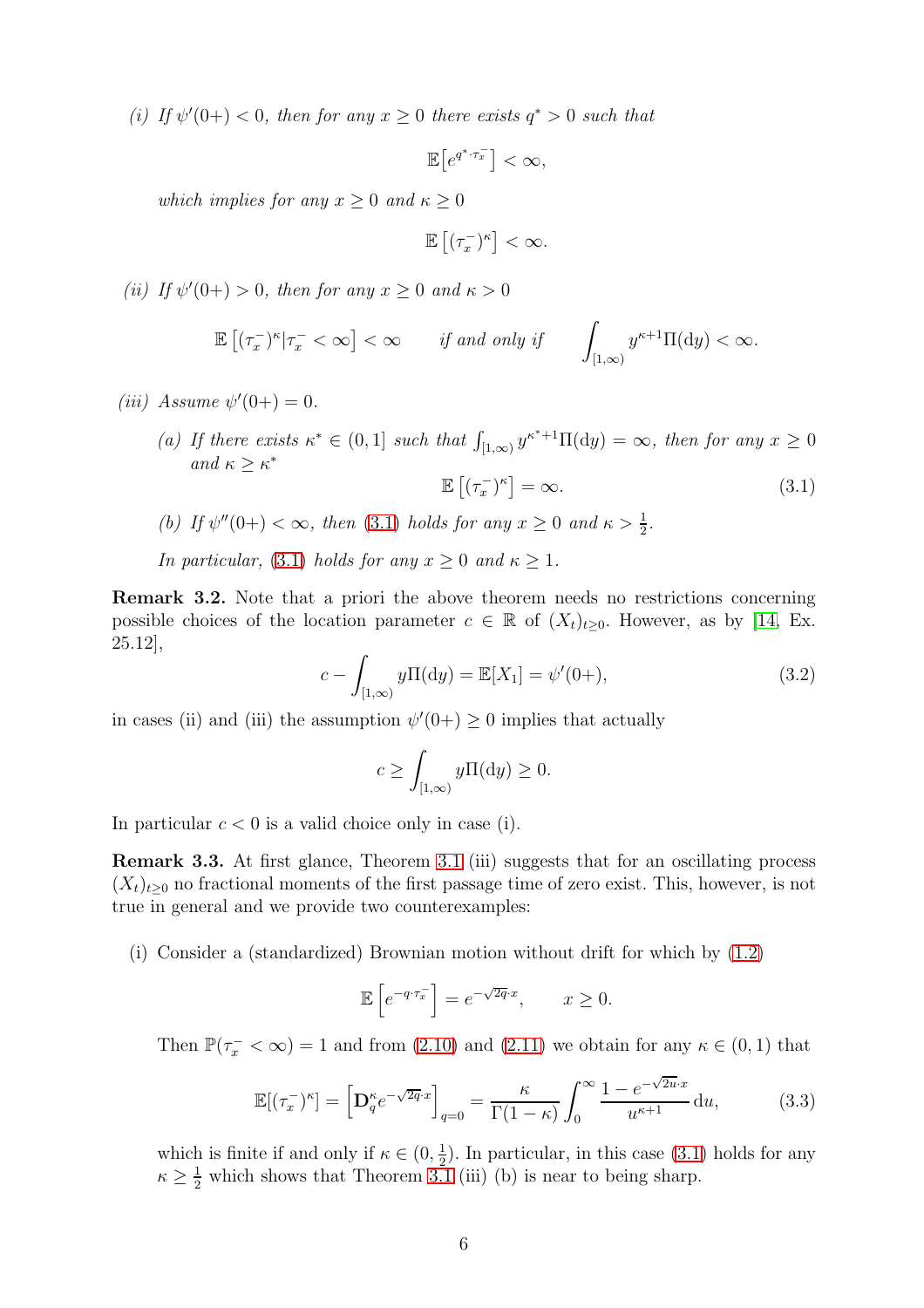(ii) Consider a spectrally negative,  $\alpha$ -stable Lévy process  $(X_t)_{t>0}$ , with index  $\alpha \in (1,2)$ , such that the Laplace exponent of  $-X$  is given by  $\psi(\theta) = \theta^{\alpha}$  and in particular  $\psi'(0) = 0$ . For such a process it has been shown in [\[16,](#page-14-0) Prop. 4 and subsequent Rem.] that the first passage time  $\tau_x^-$  admits finite fractional moments, namely

$$
\mathbb{E}[(\tau_x^-)^{\kappa}] < \infty \quad \text{if and only if} \quad \kappa \in (-1, 1 - 1/\alpha).
$$

The identification of the threshold  $\kappa^* \leq 1$  such that  $\mathbb{E}[(\tau_x^{-})^{\kappa}] < \infty$ ,  $\kappa < \kappa^*$  and  $\mathbb{E}(\tau_x^{-})^{\kappa}] =$  $\infty$  for  $\kappa \geq \kappa^*$  for a general oscillating and spectrally negative Lévy process seems difficult: The chosen approach for our proof of Theorem [3.1](#page-4-2) below only yields the sufficient condition for  $(3.1)$  as stated in Theorem  $3.1(iii)(a)$ . Moreover, the above example of a Brownian motion clearly shows that the threshold  $\kappa^*$  can not be solely depending on the Lévy measure. We therefore leave this question open for future research.

*Proof of Theorem [3.1](#page-4-2) (i).* Recall that if  $\psi'(0+) < 0$ , then  $\Phi(0) > 0$  and by convexity of  $\psi$ we obtain  $\psi'(\Phi(0)) > 0$ . Furthermore, the Laplace exponent  $\psi$  extended to  $\mathbb C$  is analytic on  $\{x \in \mathbb{C} : \text{Re}(z) > 0\}$  and hence it is analytic in a neighborhood of  $\Phi(0)$ . Consequently, the inverse function theorem of complex analysis, cf. [\[12,](#page-14-4) Thm. 10.30] implies that also the inverse of  $\psi(\theta)$ , i.e.,  $\Phi(q)$ , is analytic in a neighborhood of zero. By [\(2.8\)](#page-3-1) this yields that  $\mathbb{E}[e^{-q\tau_x}]$  is analytic in a neighborhood of zero as well, and thus  $\mathbb{E}[e^{q^*\tau_x}] < \infty$  for some  $q^* > 0$  as claimed.

To prove the second and third part of Theorem [3.1](#page-4-2) we start with a simple lemma that reduces the problem of existence of moments of the first passage time to finiteness of (fractional) derivatives of a certain function in zero.

<span id="page-6-0"></span>**Lemma 3.4.** Set 
$$
\eta(q) := \frac{q}{\Phi(q)}, q > 0
$$
. Then for any  $x \ge 0$  and  $\kappa > 0$   

$$
\mathbb{E}[(\tau_x^{-})^{\kappa} | \tau_x^{-} < \infty] < \infty \quad \text{if and only if} \quad \lim_{q \downarrow 0} |\mathbf{D}_q^{\kappa} \eta(q)| < \infty. \tag{3.4}
$$

*Proof.* It follows immediately from Lemma [2.1](#page-4-4) that  $\mathbb{E}[(\tau_x^{-})^{\kappa}|\tau_x^{-} < \infty] < \infty$  if and only if  $\lim_{q\downarrow 0}$   $\mathbf{D}_q^{\kappa}$   $(Z^{(q)}(x) - \eta(q) \cdot W^{(q)}(x)) < \infty$ . However,  $q \mapsto W^{(q)}(x)$  and  $q \mapsto Z^{(q)}(x)$ are infinitely often differentiable with bounded derivatives on  $[0, \infty)$ . Hence, linearity of the (fractional) derivative reduces the problem to the characterisation of finiteness of  $\lim_{q\downarrow 0} \mathbf{D}^{\kappa}_q \left( \eta(q) \cdot W^{(q)}(x) \right).$ 

Observe that the definition of the Marchaud derivative is equivalent to the Liouville derivative for sufficiently good functions, see [\[13,](#page-14-2) Remark 5.3] for details. We may therefore apply the product rule for fractional Liouville derivatives, cf. [\[17,](#page-14-5) p. 206], to  $\eta(q) \cdot W^{(q)}(x)$ . Recalling again that  $q \mapsto W^{(q)}(x)$  is infinitely often differentiable with bounded derivatives on every compact  $K \subset \mathbb{C}$ , and that  $W^{(q)}(x) > 0$  for any  $x > 0$ , we conclude that  $\lim_{q\downarrow 0} \mathbf{D}_q^{\kappa}(\eta(q) \cdot W^{(q)}(x)) < \infty$  if and only if  $\lim_{q\downarrow 0} \mathbf{D}_q^{\kappa} \eta(q) < \infty$  as claimed.

If  $x = 0$  note that  $W^{(q)}(0) > 0$  if and only if  $(X_t)_{t\geq 0}$  is of bounded variation, cf. [\[1,](#page-13-7) Eq. (25)], and in this case the above argumentation yields the result. □

The remainder of the proof of Theorem [3.1](#page-4-2) relies on the interpretation of  $\eta(q)$  as Laplace exponent of a certain killed subordinator as shown in the next proposition. Recall that a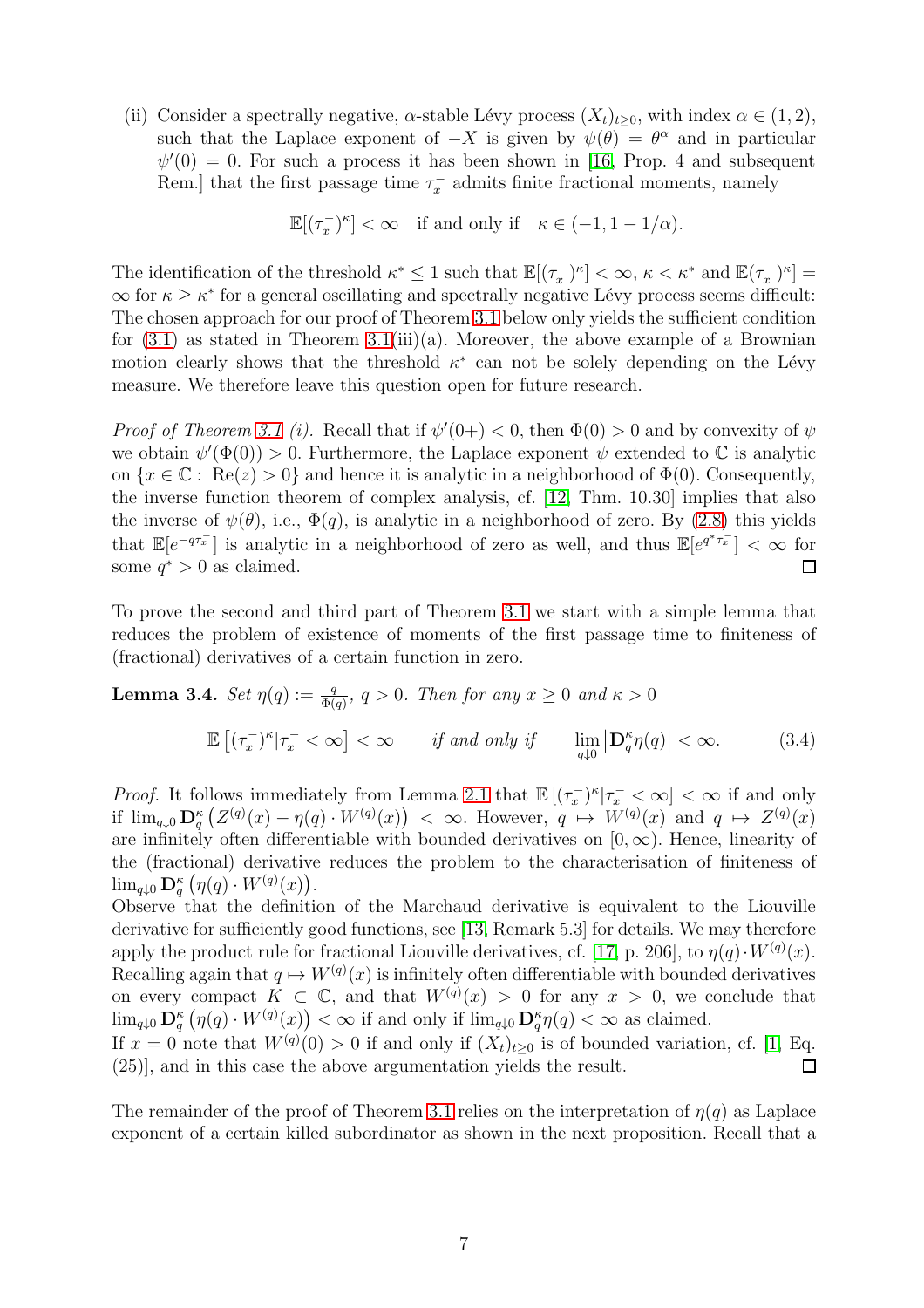subordinator  $(Y_t)_{t\geq 0}$  is a Lévy process with non-decreasing paths whose Laplace exponent  $\varphi(\theta) = -\frac{1}{t}$  $\frac{1}{t} \log \mathbb{E}[e^{-\theta Y_t}]$  is of the form

$$
\varphi(\theta) = \tilde{c} \cdot \theta + \int_0^\infty (1 - e^{-\theta y}) \tilde{\Pi}(\mathrm{d}y),\tag{3.5}
$$

for  $\theta \geq 0$ , a drift  $\tilde{c} \geq 0$  and a measure  $\tilde{\Pi}$  such that  $\int$  $(\phi_{(0,\infty)}(1 \wedge y)\Pi(dy) < \infty$ . A killed subordinator  $(Y_t)_{t>0}$  is defined via

$$
Y_t = \begin{cases} \widetilde{Y}_t, & \text{if } t < \mathbf{e}_{\beta}, \\ \zeta, & \text{if } t \ge \mathbf{e}_{\beta}, \end{cases}
$$

where  $(\widetilde{Y}_t)_{t\geq0}$  is a subordinator,  $e_\beta$  is an independent  $\text{Exp}(\beta)$ -distributed time,  $\beta>0$ , and  $\zeta$  denotes some *cemetery state*. As usual, we interpret  $\beta = 0$  as  $\mathbf{e}_{\beta} = \infty$  corresponding to no killing. The Laplace exponent  $\varphi_Y$  of a killed subordinator is given by

$$
\varphi_Y(\theta) = -\log \mathbb{E}\left[e^{-\theta Y_1}\right] = -\log \mathbb{E}\left[e^{-\theta \tilde{Y}_1} \cdot \mathbb{1}_{\{1 < \mathbf{e}_\beta\}}\right] = \beta + \varphi_{\tilde{Y}}(\theta),\tag{3.6}
$$

for the Laplace exponent  $\varphi_{\widetilde{Y}}(\theta)$  of  $(\widetilde{Y}_t)_{t>0}$ .

Further, for any  $x \geq 0$ , let  $\tau_x^+ := \inf\{t > 0 : X_t > x\}$  be the first upwards passage time of x, i.e. the first time that  $X_t$  is above x. It is well-known, cf. [\[9,](#page-13-6) Thm. 3.12], that for all  $q \geq 0$ 

<span id="page-7-2"></span>
$$
\mathbb{E}\left[e^{-q\cdot\tau_x^+}\cdot \mathbb{1}_{\{\tau_x^+\langle\infty\}}\right] = e^{-\Phi(q)x}, \quad x \ge 0.
$$
\n(3.7)

If furthermore  $\mathbb{E}[X_1] = \psi'(0+) \geq 0$ , then  $(\tau_x^+)_{x \geq 0}$  is a subordinator with Laplace exponent  $\Phi(q)$ , cf. [\[9,](#page-13-6) Cor. 3.14].

<span id="page-7-1"></span>**Proposition 3.5.** Assume  $\psi'(0+) > 0$  and define a killed subordinator  $(Y_t)_{t \geq 0}$ , independent of  $(\tau_x^+)_{x\geq 0}$ , through its Laplace exponent  $\varphi(\theta) = -t^{-1} \log \mathbb{E}[e^{-\theta Y_t}]$  by setting

$$
\varphi(\theta) := \psi'(0+) + \frac{\sigma^2}{2}\theta + \int_0^\infty \left(1 - e^{-\theta y}\right) \Pi((y,\infty)) dy, \quad \theta > 0.
$$

Then  $(\tau_{Y_t}^+$  $\mathcal{Y}_{Y_t}^{(+)}\}_{t\geq0}$  is a killed subordinator with Laplace exponent

<span id="page-7-0"></span>
$$
-\frac{1}{t}\log \mathbb{E}\left[e^{-q\cdot\tau_{Y_t}^+}\right] = \eta(q), \quad q \ge 0. \tag{3.8}
$$

*Proof.* An application of [\[8,](#page-13-9) Thm. 1] on the subordinator  $(Y_t)_{t>0}$  implies that there exists a spectrally negative Lévy process - the so-called parent process - with Laplace exponent  $\theta \cdot \varphi(\theta)$  and whose characteristic triplet coincides with the one of  $(X_t)_{t>0}$ . Therefore

$$
\varphi(\theta) = \frac{\psi(\theta)}{\theta}.
$$

Equation [\(3.8\)](#page-7-0) is now a direct consequence of [\[14,](#page-14-1) Thm. 30.1] and the fact that

$$
\varphi(\Phi(q)) = \frac{\psi(\Phi(q))}{\Phi(q)} = \frac{q}{\Phi(q)} = \eta(q).
$$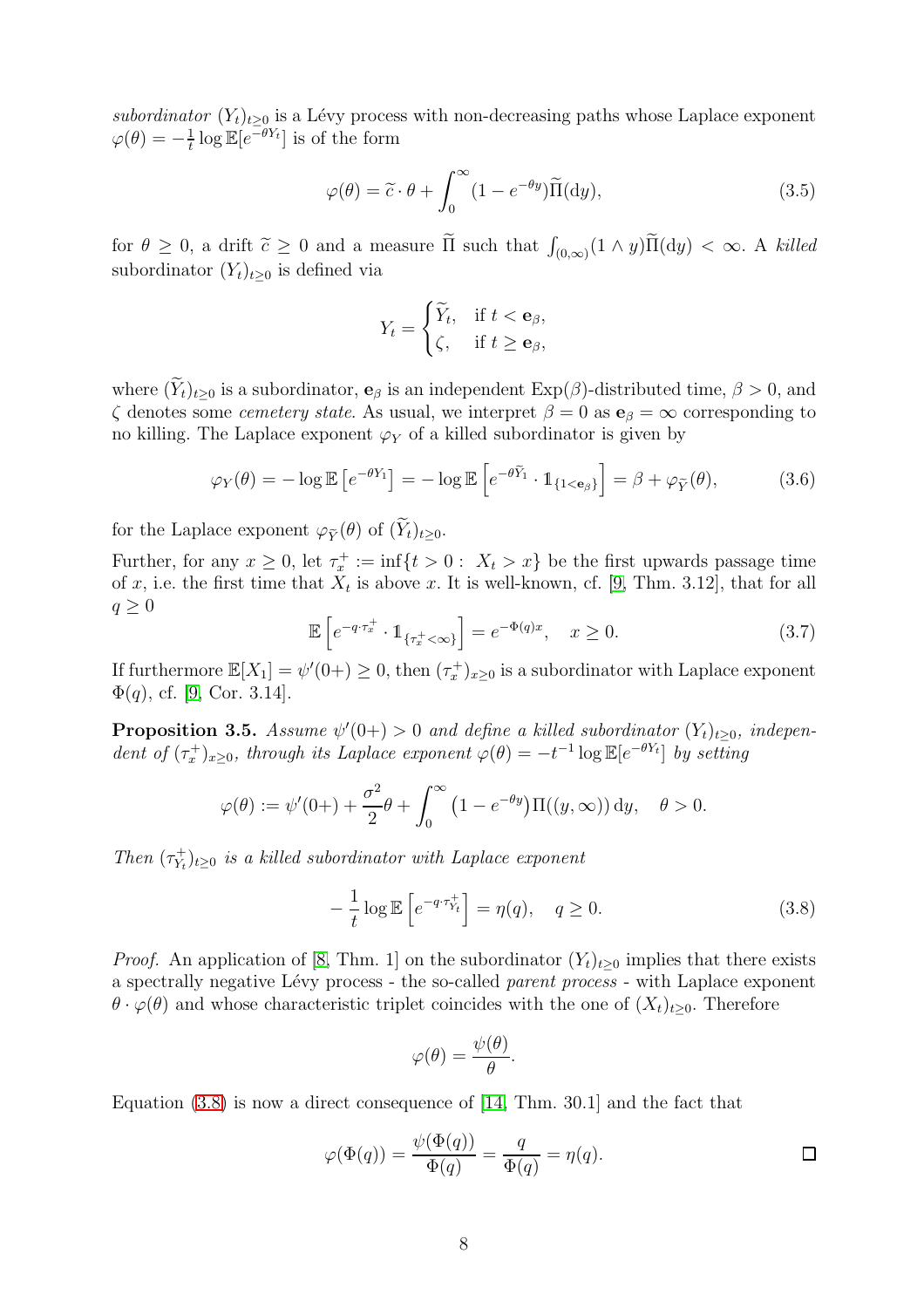**Remark 3.6.** Note that the above proposition implies that - as long as  $\psi'(0+) \geq 0$  the subordinator  $(\tau_x^+)_{x\geq 0}$  is a special subordinator since its conjugate Laplace exponent  $\frac{q}{\Phi(q)} = \eta(q)$  is shown to be the Laplace exponent of a (killed) subordinator. See e.g. [\[9,](#page-13-6) Chapter 5.6] or [\[15,](#page-14-6) Chapter 11] for general information on special subordinators and their Laplace exponents that are also known as *special Bernstein functions*.

Combining Lemma [3.4,](#page-6-0) Proposition [3.5,](#page-7-1) and Equation [\(2.11\)](#page-4-1) it is an immediate consequence that, assuming  $\psi'(0+) \geq 0$ , for all  $\kappa > 0$  and  $x \geq 0$ 

<span id="page-8-0"></span>
$$
\mathbb{E}\left[ (\tau_x^-)^{\kappa} | \tau_x^- < \infty \right] < \infty \qquad \text{if and only if} \qquad \mathbb{E}[(\tau_{Y_1}^+)^{\kappa}] < \infty. \tag{3.9}
$$

In order to find suitable conditions for the right-hand side of [\(3.9\)](#page-8-0), we next prove a general statement concerning the existence of moments of a subordinated subordinator.

<span id="page-8-3"></span>**Proposition 3.7.** Let  $(Z_t)_{t\geq 0}$  be a non-zero subordinator, and let  $(Y_t)_{t\geq 0}$  be a (possibly killed) non-zero subordinator, independent of  $(Z_t)_{t\geq0}$ . If  $\mathbb{E}[Z_1]<\infty$ , then for all  $\kappa>0$ 

$$
\mathbb{E}[Z_{Y_1}^{\kappa}] < \infty \quad \text{if and only if} \quad \left[\mathbb{E}[Z_1^{\kappa}] < \infty \text{ and } \mathbb{E}[Y_1^{\kappa}] < \infty\right].
$$

If  $\mathbb{E}[Z_1] = \infty$  and  $\kappa \in (0, 1)$ , then  $\mathbb{E}[Z_{Y_1}^{\kappa}] < \infty$  implies  $\mathbb{E}[Z_1^{\kappa}] < \infty$  and  $\mathbb{E}[Y_1^{\kappa}] < \infty$ .

To prove this proposition, we need the following lemma.

<span id="page-8-4"></span>**Lemma 3.8.** Let  $(Z_t)_{t\geq 0}$  be a non-zero subordinator such that  $\mathbb{E}[Z_1] < \infty$ . If  $\mathbb{E}[Z_1^{\kappa}] < \infty$ for some  $\kappa > 0$ , then  $\mathbb{E}[Z_t^{\kappa}] < \infty$  for all  $t \geq 0$  and the mapping  $t \mapsto \mathbb{E}[Z_t^{\kappa}], t \geq 1$ , is of polynomial order  $\kappa$ .

*Proof.* First note that by Hölder's inequality for all  $n \in \mathbb{N}$ ,  $a_1, ..., a_n \geq 0$  and  $r \geq 1$ 

<span id="page-8-1"></span>
$$
(a_1 + \dots + a_n)^r \le n^{r-1} \cdot (a_1^r + \dots + a_n^r),
$$
\n(3.10)

while for  $r \leq 1$  inequality [\(3.10\)](#page-8-1) holds with "  $\geq$ " instead of "  $\leq$ ". Let  $\varphi$  be the Laplace exponent of the subordinator  $(Z_t)_{t>0}$ . By [\[14,](#page-14-1) Cor. 25.8] finiteness of  $\mathbb{E}[Z_1^{\kappa}]$  for some  $\kappa > 0$  implies finiteness of  $\mathbb{E}[Z_t^{\kappa}]$  for all  $t \geq 0$ . By our assumptions,  $\mathbb{E}[Z_1] = \varphi'(0+) \in (0, \infty)$  and it follows that, cf. [\[14,](#page-14-1) Ex. 25.12],

$$
\mathbb{E}[Z_t] = t \cdot \varphi'(0+) = t \cdot \mathbb{E}[Z_1].
$$

Let now  $\kappa > 1$ . Then by Jensen's inequality we conclude that

$$
\mathbb{E}[Z_t^{\kappa}] \geq \mathbb{E}[Z_t]^{\kappa} = t^{\kappa} \cdot \mathbb{E}[Z_1]^{\kappa},
$$

which yields a lower bound of degree  $\kappa$ . In order to show an upper bound set  $n := [t]$ such that  $t/n =: c_n \in [\frac{1}{2}]$  $\frac{1}{2}$ , 1] and let  $\xi_i$  be i.i.d. copies of  $Z_1$ . Then, due to the infinite divisibility and monotonicity of Z, it holds that

<span id="page-8-2"></span>
$$
\mathbb{E}[Z_t^{\kappa}] \leq \mathbb{E}[Z_n^{\kappa}] = \mathbb{E}\Big[\Big(\sum_{i=1}^n \xi_i\Big)^{\kappa}\Big] \n\leq \mathbb{E}\Big[n^{\kappa-1} \cdot \sum_{i=1}^n \xi_i^{\kappa}\Big] = n^{\kappa} \cdot \mathbb{E}[\xi_1^{\kappa}] = t^{\kappa} \cdot c_n^{-\kappa} \cdot \mathbb{E}[Z_1^{\kappa}] \leq t^{\kappa} \cdot 2^{\kappa} \cdot \mathbb{E}[Z_1^{\kappa}],
$$
\n(3.11)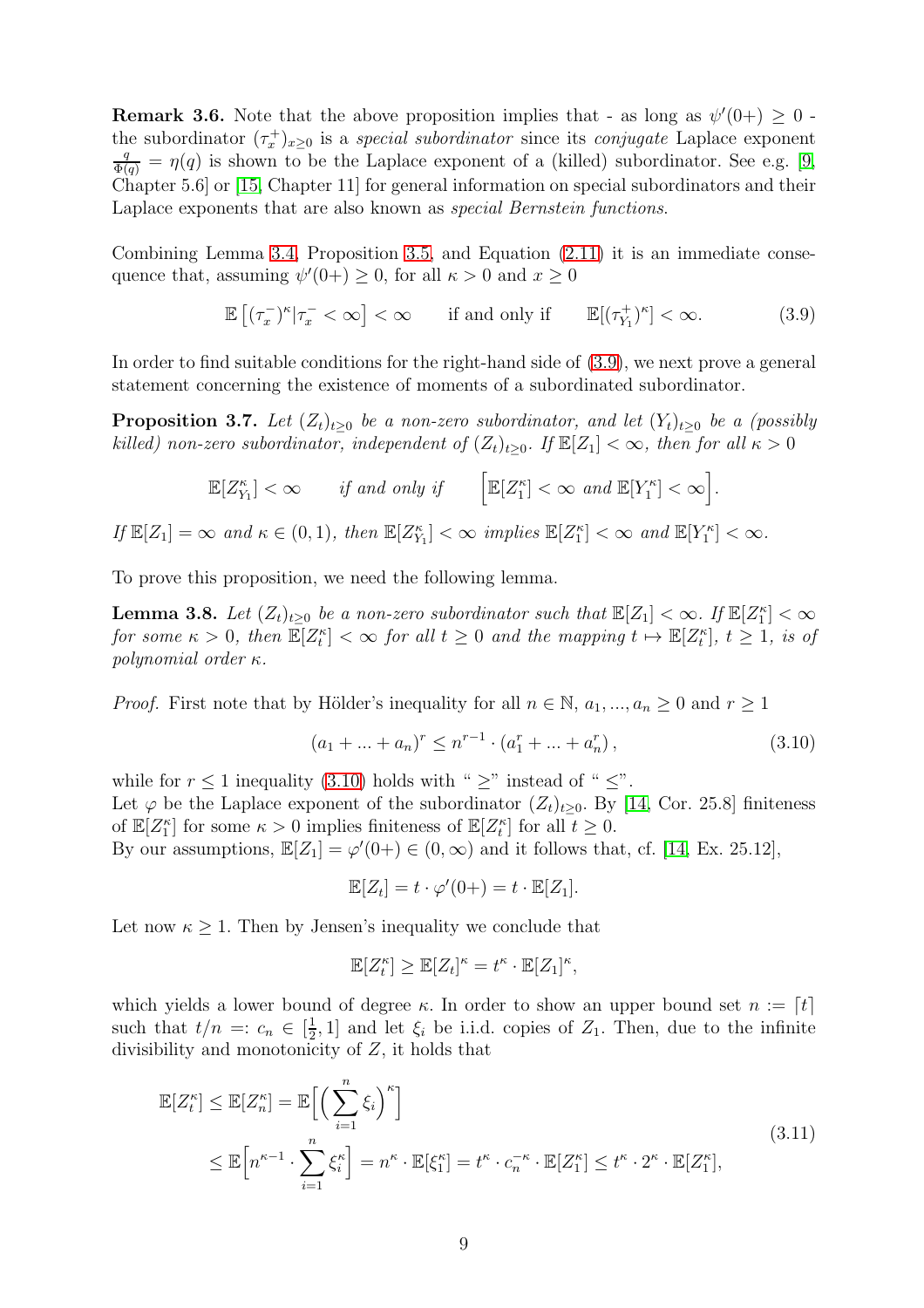where we used [\(3.10\)](#page-8-1) for the second inequality.

To prove the statement for  $\kappa \in (0,1)$  note that  $(\cdot)^{\kappa}$  is concave. Hence, Jensen's inequality yields an upper bound in this case. The lower bound follows analogously to [\(3.11\)](#page-8-2), setting  $n := |t|$ , applying the variant of [\(3.10\)](#page-8-1) for  $r \leq 1$ .  $\Box$ 

*Proof of Proposition [3.7.](#page-8-3)* We write  $\nu_Z$ ,  $b_Z$  for the Lévy measure and drift of Z, respectively, and likewise  $\nu_Y$ ,  $b_Y$  for Lévy measure and drift of Y. Then as  $(Z_{Y_t})_{t\geq0}$  is a (killed) subordinator with Lévy measure  $\nu$ , say,  $\mathbb{E}[Z_{Y_1}^{\kappa}] < \infty$  is equivalent to, cf. [\[14,](#page-14-1) Cor. 25.8],

<span id="page-9-1"></span>
$$
\int_{[1,\infty)} z^{\kappa} \nu(\mathrm{d}z) < \infty. \tag{3.12}
$$

where the Lévy measure  $\nu$  of the subordinated process is given by, cf. [\[14,](#page-14-1) Thm. 30.1],

$$
\nu(B) = b_Y \nu_Z(B) + \int_{(0,\infty)} \mu^s(B) \nu_Y(\mathrm{d}s),
$$

for any Borel set B in  $(0, \infty)$ , where  $\mu = \mathcal{L}(Z_1)$  denotes the distribution of  $Z_1$ . Thus

$$
\int_{[1,\infty)} z^{\kappa} \nu(\mathrm{d}z) = b_Y \int_{[1,\infty)} z^{\kappa} \nu_Z(\mathrm{d}z) + \int_{[1,\infty)} z^{\kappa} \mathrm{d}\left(\int_{(0,\infty)} \mu^s(z) \nu_Y(\mathrm{d}s)\right)
$$
\n
$$
= b_Y \int_{[1,\infty)} z^{\kappa} \nu_Z(\mathrm{d}z) + \int_{(0,\infty)} \int_{[1,\infty)} z^{\kappa} \mu^s(\mathrm{d}z) \nu_Y(\mathrm{d}s) \tag{3.13}
$$

where all terms are non-negative and hence the appearing sum is finite if and only if both summands are finite. From [\[14,](#page-14-1) Cor. 25.8] we know that  $\int_{[1,\infty)} z^{\kappa} \nu_Z(\mathrm{d}z) < \infty$  if and only if  $\mathbb{E}[Z_1^{\kappa}] < \infty$  if and only if  $\mathbb{E}[Z_s^{\kappa}] < \infty$  for all  $s \geq 0$ . Thus assume  $\int_{[1,\infty)} z^{\kappa} \nu_Z(\mathrm{d}z) < \infty$ from now on, which implies  $\int_{[1,\infty)} z^{\kappa} \mu^s(\mathrm{d}z) = \mathbb{E}[\mathbb{1}_{\{Z_s \geq 1\}} Z_s^{\kappa}] < \infty$ . Furthermore

<span id="page-9-0"></span>
$$
\int_{(0,\infty)} \int_{[1,\infty)} z^{\kappa} \mu^{s}(\mathrm{d}z) \nu_{Y}(\mathrm{d}s) = \int_{(0,\infty)} \mathbb{E}[\mathbb{1}_{\{Z_{s}\geq 1\}} Z_{s}^{\kappa}] \nu_{Y}(\mathrm{d}s)
$$
\n
$$
= \int_{(0,1)} \mathbb{E}[\mathbb{1}_{\{Z_{s}\geq 1\}} Z_{s}^{\kappa}] \nu_{Y}(\mathrm{d}s) + \int_{[1,\infty)} \mathbb{E}[Z_{s}^{\kappa}] \nu_{Y}(\mathrm{d}s) - \int_{[1,\infty)} \underbrace{\mathbb{E}[\mathbb{1}_{\{Z_{s}< 1\}} Z_{s}^{\kappa}]} \nu_{Y}(\mathrm{d}s), \tag{3.14}
$$

where the left-hand side of the equation is finite if and only if the right-hand side is finite. Hereby, the last integral, as well as the sum of all three, is non-negative. Consider the first integral. It holds that

$$
\mathbb{E}[\mathbb{1}_{\{Z_s \geq 1\}} Z_s^{\kappa}] = \mathbb{P}(Z_s \geq 1) \cdot \mathbb{E}\left[Z_s^{\kappa} \middle| Z_s \geq 1\right],
$$

where  $\mathbb{E}[Z_s^{\kappa}|Z_s \geq 1] =: C_1(s) < \infty, s \in [0, \infty)$ , since we assumed  $\mathbb{E}[Z_s^{\kappa}] < \infty$ . From [\[14,](#page-14-1) Lemma 30.3] it follows that  $\mathbb{P}(Z_s \geq 1) \leq C_2$ s for some  $C_2 \in (0, \infty)$ . Thus, setting  $C_1 := \sup_{s \in (0,1)} C_1(s) < \infty,$ 

$$
\int_{(0,1)} \mathbb{E}[\mathbb{1}_{\{Z_s \ge 1\}} Z_s^{\kappa}] \nu_Y(\mathrm{d}s) \le C_1 C_2 \int_{(0,1)} s \nu_Y(\mathrm{d}s),
$$

is finite because Y is a subordinator which implies  $\int_{(0,\infty)} (1 \wedge y) \nu_Y(dy) < \infty$ . For the second integral note that by Lemma [3.8](#page-8-4) the mapping  $s \mapsto \mathbb{E}[Z_s^{\kappa}]$  is of polynomial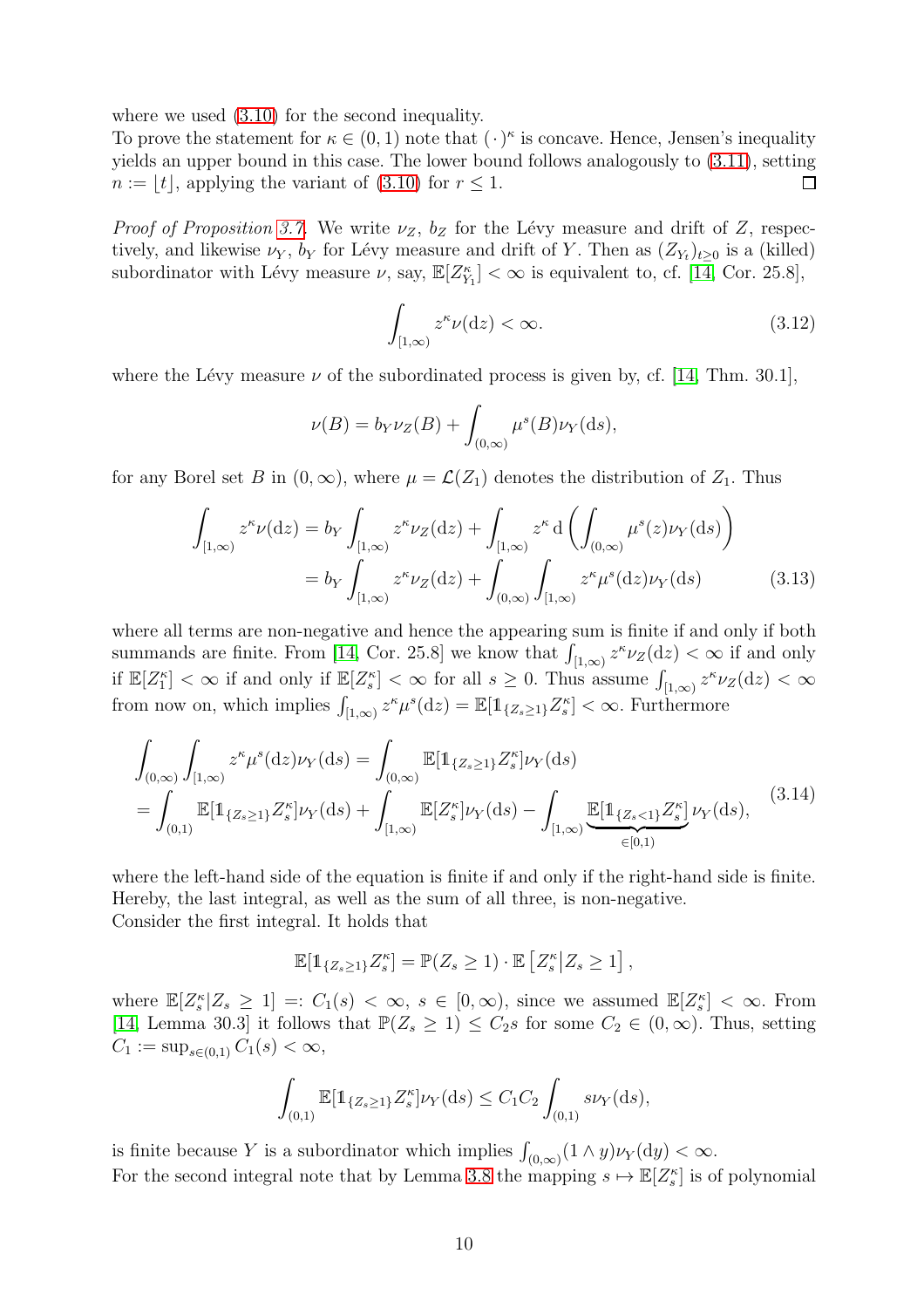order  $\kappa$  for all  $s \geq 1$ . Thus it follows that the second summand in [\(3.14\)](#page-9-0) and hence also the second summand in [\(3.13\)](#page-9-1) is finite if and only if  $\int_{[1,\infty)} s^{\kappa} \nu_Y(\mathrm{d}s) < \infty$  and  $\int_{[1,\infty)} z^{\kappa} \nu_Z(\mathrm{d}z) <$ ∞. This finishes the proof of the claimed equivalence.

In the case  $\mathbb{E}[Z_1] = \infty$  and  $\kappa \in (0, 1)$  we can not apply Lemma [3.8](#page-8-4) to find a necessary and sufficient condition for finiteness of the second summand in [\(3.14\)](#page-9-0). However, an inspection of the proof of Lemma [3.8](#page-8-4) shows that even in this case the mapping  $s \mapsto \mathbb{E}[Z_s^{\kappa}]$  can be bounded from below by a function of polynomial order  $\kappa$  for all  $s \geq 1$ . Thus finiteness of the second summand in [\(3.14\)](#page-9-0) still implies  $\int_{[1,\infty)} z^{\kappa} \nu_Z(\mathrm{d}z) < \infty$ , and finiteness of all summands in [\(3.13\)](#page-9-1) implies  $\int_{[1,\infty)} s^{\kappa} \nu_Y(\text{d}s) < \infty$  and  $\int_{[1,\infty)} z^{\kappa} \nu_Z(\text{d}z) < \infty$  as claimed.

Let us now concentrate on the case  $\psi'(0+) > 0$  treated in Theorem [3.1\(](#page-4-2)ii), where in the light of [\(3.9\)](#page-8-0) it remains to be proven that  $\mathbb{E}[(\tau_{Y_1}^+)^{\kappa}] < \infty$  is equivalent to  $\int_{[1,\infty)} y^{\kappa+1} \Pi(\mathrm{d}y) <$ ∞. To show this we need the following useful connection between the existence of integer moments of  $\tau_1^+$  and  $X_1$ .

<span id="page-10-1"></span>**Lemma 3.9.** Assume that  $\psi'(0+) > 0$ . Then for all  $k \in \mathbb{N}_0$ 

<span id="page-10-0"></span>
$$
\lim_{q\downarrow 0} |\Phi^{(k)}(q)| < \infty \qquad \text{if and only if} \qquad \lim_{q\downarrow 0} |\psi^{(k)}(q)| < \infty. \tag{3.15}
$$

*Proof.* We prove the statement by induction. Clearly, for  $k = 0$  there is nothing to show. For  $k = 1$  it follows from the assumption  $\psi'(0+) > 0$  and the fact that  $(X_t)_{t \geq 0}$  is spectrally negative, that  $\psi'(0+) \in (0,\infty)$ . By  $(2.4)$  we thus conclude that  $\Phi'(0+) = 1/\psi'(0+) \in$  $(0, \infty)$  and the equivalence is trivially fulfilled. Further, for  $k = 2$  we compute via  $(2.4)$ 

$$
\Phi''(q) = \partial_q \left( \frac{1}{\psi'(\Phi(q))} \right) = -\frac{\psi''(\Phi(q))}{\psi'(\Phi(q))^3}, \quad q > 0,
$$

such that

$$
\Phi''(0+) = -\frac{\psi''(0+)}{\psi'(0+)^3}
$$

which proves the claim for  $k = 2$ .

Assume now that [\(3.15\)](#page-10-0) holds for all  $\ell = 1, ..., n - 1$ . If there exists  $\ell' \in \{1, ..., n - 1\}$  such that both sides of [\(3.15\)](#page-10-0) are infinite, then for all  $\ell \in {\ell', ..., n-1}$  both terms are infinite as well. Therefore we assume that both sides are finite for all  $\ell = 1, ..., n - 1$ .

By definition of  $\Phi$  we have  $\psi(\Phi(q)) = q$  for all  $q \geq 0$  and hence  $\partial_q^n \psi(\Phi(q)) = 0$  for all  $n \geq 2$ . Using Faà di Bruno's formula, cf. [\[5,](#page-13-10) Equation (2.2)], for  $n \geq 2$  we therefore conclude that

$$
0 = \sum_{k=1}^{n} \psi^{(k)}(\Phi(q)) \cdot B_{n,k}(\Phi'(q), ..., \Phi^{(n-k+1)}(q)),
$$

where the functions  $B_{n,k}$  still denote the partial Bell polynomials. Thus we get

$$
\Phi^{(n)}(q) = B_{n,1}(\Phi^{(n)}(q)) = \frac{-1}{\psi'(\Phi(q))} \cdot \sum_{k=2}^{n} \psi^{(k)}(\Phi(q)) \cdot B_{n,k}(\Phi'(q), ..., \Phi^{(n-k+1)}(q))
$$
  
= 
$$
\frac{-1}{\psi'(\Phi(q))} \cdot \sum_{j=1}^{n-1} \psi^{(n+1-j)}(\Phi(q)) \cdot B_{n,n+1-j}(\Phi'(q), ..., \Phi^{(j)}(q)),
$$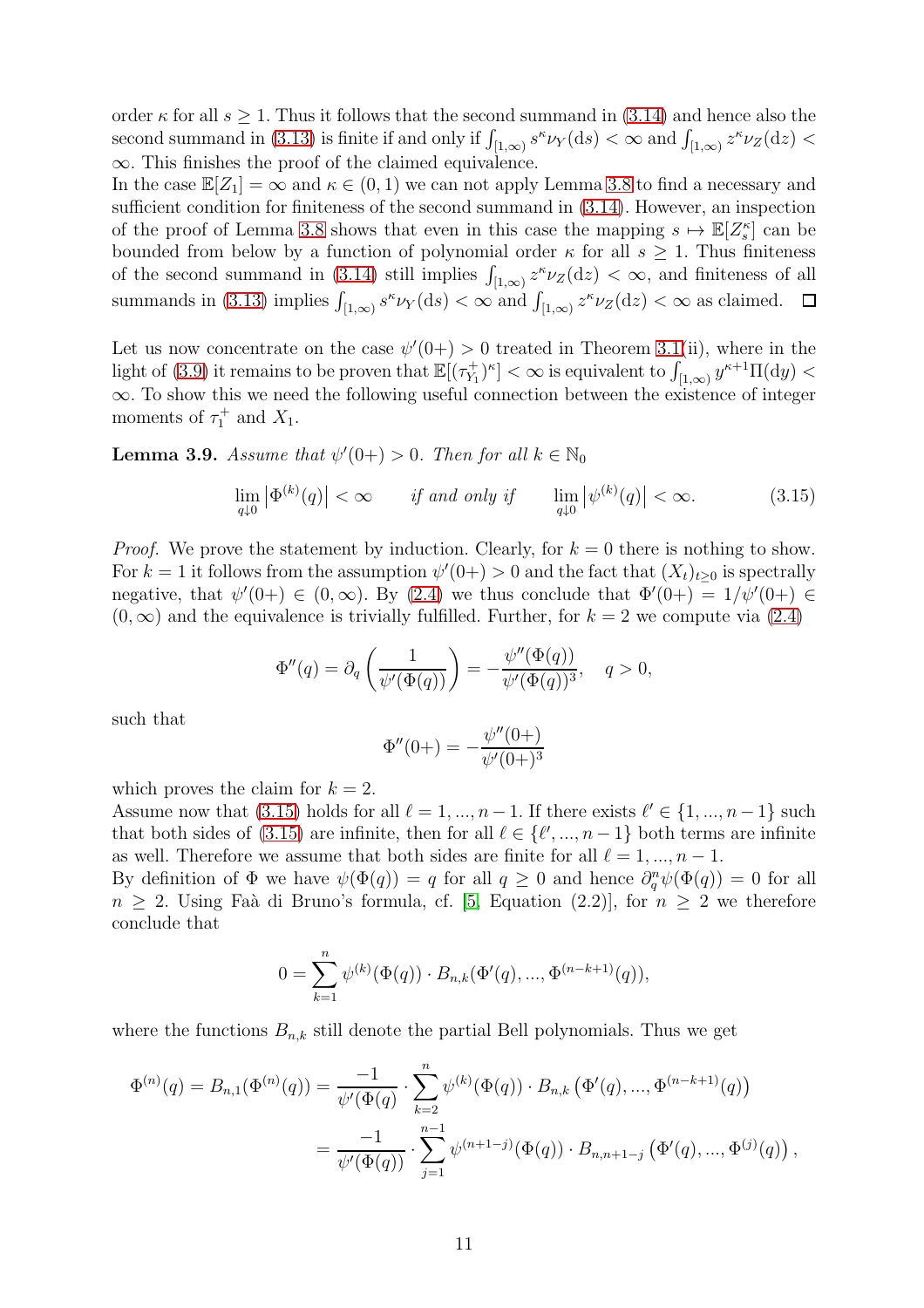where the left-hand side is finite if and only if the right-hand side is finite. However, the right-hand side is finite in the limit  $q \downarrow 0$  if and only if

$$
\lim_{q\downarrow 0} \left| \frac{1}{\psi(\Phi(q))} \cdot \psi^{(n)}(\Phi(q)) \cdot B_{n,n}(\Phi'(q)) \right| = \lim_{q\downarrow 0} \left| \frac{1}{\psi(\Phi(q))} \cdot \psi^{(n)}(\Phi(q)) \cdot \Phi'(q)^n \right|
$$

$$
= \left| \frac{\psi^{(n)}(0+)}{\psi'(0+)^{n+1}} \right| < \infty,
$$

since all other summands are finite in the limit  $q \downarrow 0$  by assumption.

We are now in the position to present the proof of part (ii) of Theorem [3.1.](#page-4-2)

*Proof of Theorem [3.1\(](#page-4-2)ii).* Assume  $\psi'(0+) > 0$ . By using Lemma [3.4,](#page-6-0) Proposition [3.5](#page-7-1) and  $(2.11)$  we see immediately that for all  $\kappa > 0$ 

$$
\mathbb{E}\left[(\tau_x^-)^\kappa | \tau_x^- < \infty \right] < \infty \qquad \text{if and only if} \qquad \mathbb{E}[(\tau_{Y_1}^+)^{\kappa}] < \infty.
$$

Further applying Proposition [3.7](#page-8-3) it follows that

<span id="page-11-0"></span>
$$
\mathbb{E}[(\tau_{Y_1}^+)^{\kappa}] < \infty \qquad \text{if and only if} \qquad \left[\mathbb{E}[(\tau_1^+)^{\kappa}] < \infty \text{ and } \mathbb{E}[Y_1^{\kappa}] < \infty\right],\tag{3.16}
$$

since  $\mathbb{E}[\tau_1^+] = \Phi'(0+) = 1/\psi'(0+) < \infty$  as noted in the proof of Lemma [3.9.](#page-10-1) Furthermore,  $\mathbb{E}[Y_1^{\kappa}] < \infty$  is equivalent to finiteness of

$$
\int_{[1,\infty)} y^{\kappa} \Pi((y,\infty)) dy = \frac{1}{\kappa + 1} \int_{[1,\infty)} y^{\kappa+1} \Pi(dx) - \frac{1}{\kappa + 1} \Pi((1,\infty))
$$
(3.17)

by partial integration. Thus

$$
\mathbb{E}[Y_1^{\kappa}] < \infty \quad \text{if and only if} \quad \mathbb{E}[|X_1|^{\kappa+1}] < \infty
$$

such that  $\mathbb{E}[|X_1|^{\kappa+1}] < \infty$  is shown to be a necessary condition for  $\mathbb{E}[(\tau_x^{-})^{\kappa}|\tau_x^{-} < \infty] < \infty$ . However,  $\mathbb{E}[|X_1|^{\kappa+1}] < \infty$  is a sufficient condition as well, since it implies  $\mathbb{E}[|X_1|^k] < \infty$ for  $k = \lfloor \kappa + 1 \rfloor \ge 1$ . This in turn implies  $\mathbb{E}[(\tau_1^+)^k] < \infty$  by [\(2.3\)](#page-2-2) and Lemma [3.9,](#page-10-1) which then yields  $\mathbb{E}[(\tau_1^+)^{\kappa}] < \infty$ , since  $\kappa < k$ . Thus, both conditions on the right-hand side of [\(3.16\)](#page-11-0) hold if and only if  $\mathbb{E}[|X_1|^{\kappa+1}] < \infty$  which finishes the proof.

Finally, we consider the oscillating case of  $\psi'(0+) = 0$ . Again, in the light of [\(3.9\)](#page-8-0) we need to investigate the existence of  $\mathbb{E}[(\tau_{Y_1}^+)^{\kappa}]$ , where this time we restrict ourselves on finding conditions for  $\mathbb{E}[(\tau_{Y_1}^+)]$  $\binom{m+1}{Y_1}^{\kappa} = \infty.$ 

*Proof of Theorem [3.1](#page-4-2) (iii).* Assume that  $\psi'(0+) = 0$ . (a),  $\kappa \in (0,1]$ : From  $(3.9)$  we have

$$
\mathbb{E}\left[(\tau_x^-)^{\kappa}\right] = \infty \qquad \text{if and only if} \qquad \mathbb{E}[(\tau_{Y_1}^+)^{\kappa}] = \infty,
$$

and by Proposition [3.7](#page-8-3) for  $\kappa \in (0,1)$  the latter follows in particular if  $\mathbb{E}[Y_1^{\kappa}] = \infty$ . This, however, is equivalent to  $\int_{[1,\infty)} y^k \Pi((y,\infty)) dy = \infty$  and via [\(3.17\)](#page-11-1) it is furthermore equivalent to  $\int_{[1,\infty)} y^{\kappa+1} \Pi(\mathrm{d}y) = \infty$ .

Consider now the case  $\kappa = 1$ , i.e.  $\mathbb{E}[Y_1] = \infty$ . From [\(2.4\)](#page-3-2) it follows that  $\Phi'(0+) = \mathbb{E}[\tau_1^+] =$ 

<span id="page-11-1"></span> $\Box$ 

 $\begin{array}{c} \hline \end{array}$  $\mathbf{I}$  $\mathbf{I}$  $\mid$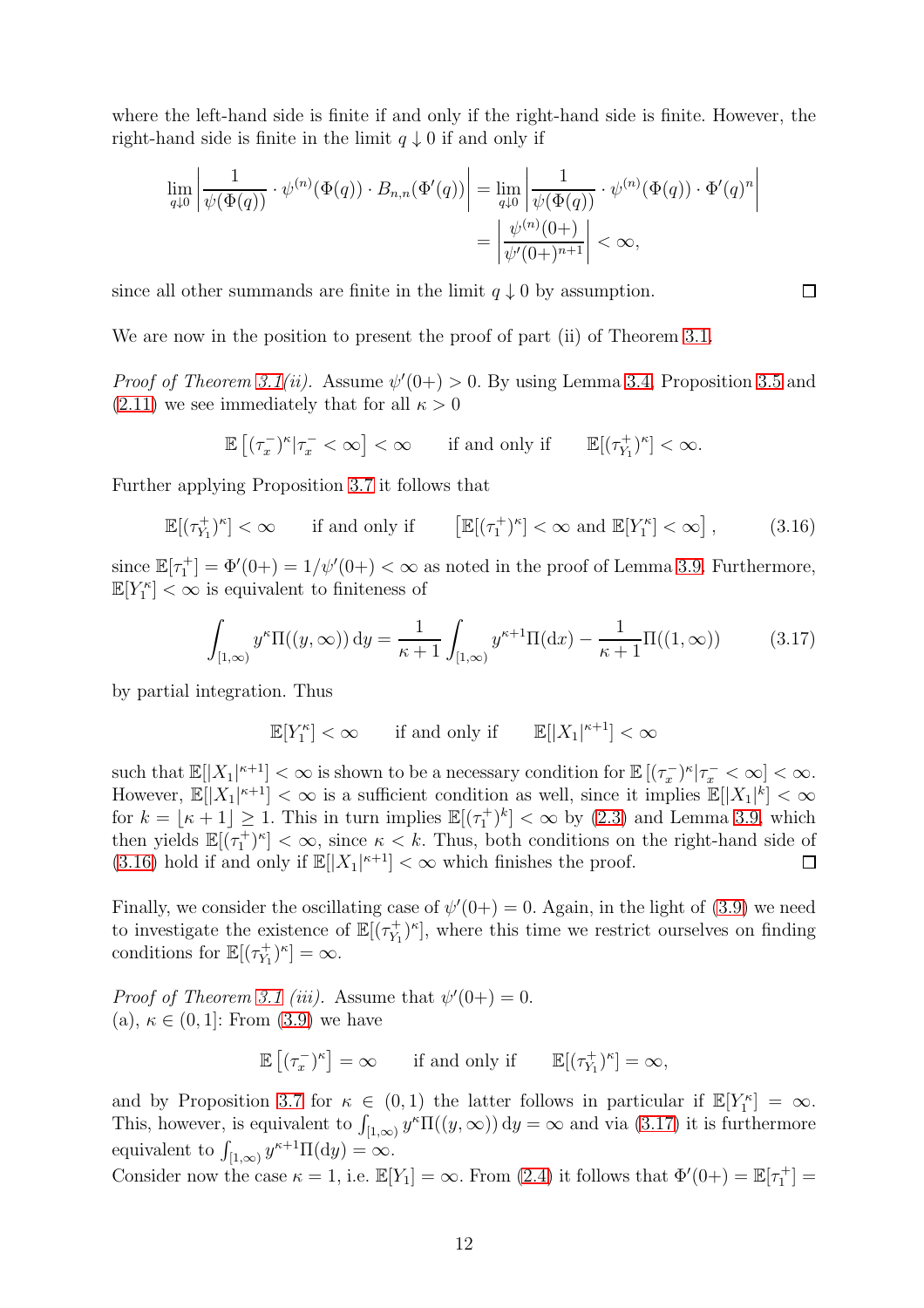$\infty$ , and an inspection of the proof of Proposition [3.7](#page-8-3) reveals that in this setting also  $\mathbb{E}[\tau_{Y_1}^+] = \infty$ . This again implies the statement.

(b) We consider a fixed  $\kappa \in (\frac{1}{2})$  $(\frac{1}{2}, 1)$  and prove [\(3.1\)](#page-5-0) for the chosen  $\kappa$ . This will immediately imply the statement also for any  $\kappa \geq 1$ .

As before, from [\(3.9\)](#page-8-0) we have

$$
\mathbb{E}[(\tau_x^-)^{\kappa}] = \infty \quad \text{if and only if} \quad \mathbb{E}[(\tau_{Y_1}^+)^{\kappa}] = \infty,
$$

where by Proposition [3.7](#page-8-3) the latter follows if  $\mathbb{E}[(\tau_1^+)^{\kappa}] = \infty$ . Here, by [\(3.7\)](#page-7-2), [\(2.11\)](#page-4-1) and  $(2.10),$  $(2.10),$ 

$$
\mathbb{E}[(\tau_1^+)^{\kappa}] = \left[\mathbf{D}_q^{\kappa} e^{-\Phi(q)}\right]_{q=0}
$$
  
\n
$$
= \left[\frac{\kappa}{\Gamma(1-\kappa)} \int_q^{\infty} \frac{e^{-\Phi(q)} - e^{-\Phi(u)}}{u^{\kappa+1}} du\right]_{q=0}
$$
  
\n
$$
= \frac{\kappa}{\Gamma(1-\kappa)} \int_0^{\infty} \frac{1 - e^{-\Phi(u)}}{u^{\kappa+1}} du,
$$
 (3.18)

where the left-hand side is finite if and only if the right-hand side is finite.

As  $\Phi$  is monotonically increasing with  $\Phi(0) = 0$  and  $\Phi(u) \stackrel{u \to \infty}{\longrightarrow} \infty$  we clearly have for all  $\varepsilon > 0$ 

<span id="page-12-1"></span><span id="page-12-0"></span>
$$
\int_{\varepsilon}^{\infty} \frac{1 - e^{-\Phi(u)}}{u^{\kappa + 1}} \, \mathrm{d}u \le \int_{\varepsilon}^{\infty} \frac{1}{u^{\kappa + 1}} \, \mathrm{d}u < \infty.
$$

Thus by [\(3.18\)](#page-12-0) , we have

$$
\mathbb{E}[(\tau_1^+)^{\kappa}] < \infty \quad \text{if and only if} \quad \int_0^\varepsilon \frac{1 - e^{-\Phi(u)}}{u^{\kappa+1}} < \infty \text{ for some } \varepsilon > 0. \tag{3.19}
$$

By Taylor's expansion, as  $u \downarrow 0$ , the term  $1 - e^{-\Phi(u)}$  is of the same order as  $u\Phi'(u)e^{-\Phi(u)}$ . Moreover, by  $(2.4)$ ,

$$
\lim_{u \downarrow 0} \frac{u \Phi'(u)}{u^{\kappa}} = \lim_{u \downarrow 0} \frac{\Phi'(u)}{u^{\kappa - 1}} = \lim_{u \downarrow 0} \frac{u^{1 - \kappa}}{\psi'(\Phi(u))}.
$$

Recall that  $\kappa \in (\frac{1}{2})$  $(\frac{1}{2}, 1)$  and  $\psi''(0+) < \infty$ . By a twofold application of l'Hospital's rule we get

$$
\lim_{u\downarrow 0} \frac{u^{1-\kappa}}{\psi'(\Phi(u))} = \lim_{u\downarrow 0} \frac{(1-\kappa) \cdot u^{-\kappa}}{\psi''(\Phi(u)) \cdot \Phi'(u)} = \frac{(1-\kappa)}{\psi''(0+)} \cdot \lim_{u\downarrow 0} \frac{\psi'(\Phi(u))}{u^{\kappa}} \n= \frac{(1-\kappa)}{\psi''(0+)} \cdot \lim_{u\downarrow 0} \frac{\psi''(\Phi(u)) \cdot \Phi'(u)}{\kappa \cdot u^{\kappa-1}} = \frac{(1-\kappa)}{\kappa} \cdot \lim_{u\downarrow 0} \frac{u^{1-\kappa}}{\psi'(\Phi(u))}.
$$

As  $\kappa \neq \frac{1}{2}$  $\frac{1}{2}$  this can only be true if

$$
\lim_{u \downarrow 0} \frac{u^{1-\kappa}}{\psi'(\Phi(u))} = \lim_{u \downarrow 0} \frac{\psi'(\Phi(u))}{u^{\kappa}} = \text{ either 0 or } \infty,
$$
\n(3.20)

which in turn implies

$$
\lim_{u \downarrow 0} \frac{u \Phi'(u)}{u^{\kappa}} = \lim_{u \downarrow 0} \frac{u^{1-\kappa}}{\psi'(\Phi(u))} \cdot \frac{\psi'(\Phi(u))}{u^{\kappa}} = \lim_{u \downarrow 0} u^{1-2\kappa} = \infty.
$$

Thus also

$$
\lim_{u \downarrow 0} \frac{1 - e^{-\Phi(u)}}{u^{\kappa}} = \lim_{u \downarrow 0} \frac{u \Phi'(u) e^{-\Phi(u)}}{u^{\kappa}} = \infty,
$$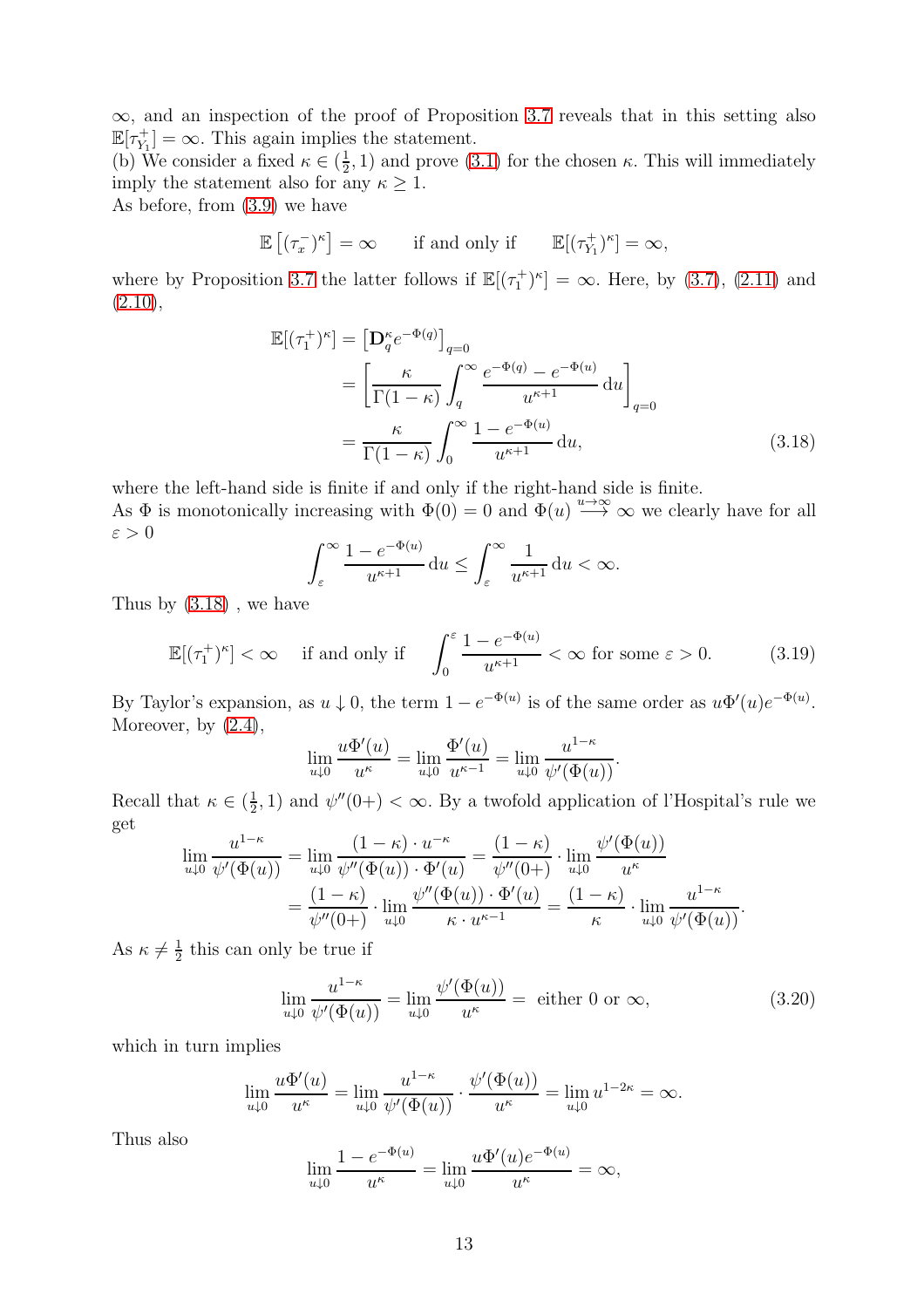and in particular for any  $C > 0$  there exists  $u_0 > 0$  such that  $\frac{1-e^{-\Phi(u)}}{u^{\kappa}} > C$  for all  $u < u_0$ . Hence

$$
\int_0^{\varepsilon} \frac{1 - e^{-\Phi(u)}}{u^{\kappa+1}} du \ge \int_0^{u_0 \wedge \varepsilon} \frac{1 - e^{-\Phi(u)}}{u^{\kappa+1}} du \ge \int_0^{u_0 \wedge \varepsilon} \frac{C \cdot u^{\kappa}}{u^{\kappa+1}} = C \cdot \int_0^{u_0 \wedge \varepsilon} \frac{1}{u} du = \infty.
$$

By [\(3.19\)](#page-12-1) this implies  $\mathbb{E}[(\tau_1^+)^{\kappa}] = \infty$  and thus the statement.

Lastly, note that [\(3.1\)](#page-5-0) for all  $x > 0$ ,  $\kappa > 1$  is a direct consequence of (a) and (b), as either  $\psi''(0+) < \infty$  in which case we can apply (b), or  $\psi''(0+) = \infty$ , which is equivalent to  $\int_{[1,\infty)} y^2 \Pi(dy) = \infty$  and hence  $\kappa^* = 1$  is a possible choice in (a).

# Acknowledgements

We would like to thank the reviewers for their helpful and constructive comments when preparing the revision of this paper.

# <span id="page-13-7"></span>References

- [1] F. Avram, D. Grahovac, and C. Vardar-Acar. The W, Z scale functions kit for first passage problems of spectrally negative Lévy processes, and applications to control problems. ESAIM: Probability and Statistics, 24:454–525, 2020.
- <span id="page-13-3"></span><span id="page-13-0"></span>[2] F. Delbaen. A remark on the moments of ruin time in classical risk theory. Insurance: Mathematics and Economics, 9(2-3):121–126, 1990.
- <span id="page-13-1"></span>[3] R.A. Doney. Hitting probabilities for spectrally positive Lévy processes. J. London Math. Soc., 44:566–576, 1991.
- <span id="page-13-10"></span>[4] R.A. Doney. Fluctuation Theory for Lévy processes, volume 1897 of Lecture Notes in Mathematics. Springer, 2007.
- [5] W.P. Johnson. The curious history of Faà di Bruno's formula. The American Mathematical Monthly, 109(3):217–234, 2002.
- <span id="page-13-5"></span>[6] A. Kuznetsov, A.E. Kyprianou, J.C. Pardo, and A.R. Watson. The hitting time of zero for a stable process. Electron. J. Probab., 19:1–26, 2014.
- <span id="page-13-8"></span>[7] A. Kuznetsov, A.E. Kyprianou, and V. Rivero. The theory of scale functions for spectrally negative Lévy processes. In Lévy Matters II, volume 2061 of Springer Lecture Notes in Mathematics, pages 97–186. 2013.
- <span id="page-13-9"></span>[8] A. Kyprianou and V. Rivero. Special, conjugate and complete scale functions for spectrally negative Lévy processes. Electron. J. Probab., 13:1672-1701, 2008.
- <span id="page-13-6"></span><span id="page-13-4"></span>[9] A.E. Kyprianou. Fluctuations of Lévy processes with Applications. Springer, 2nd edition, 2014.
- [10] G. Peskir. The law of the hitting times to points by a stable L´evy process with no negative jumps. Electron. Commun. Probab., 13:653–659, 2008.
- <span id="page-13-2"></span>[11] L.C.G. Rogers and D. Williams. Diffusions, Markov Processes and Martingales. Volume 1: Foundations. Cambridge University Press, 2nd edition, 2000.